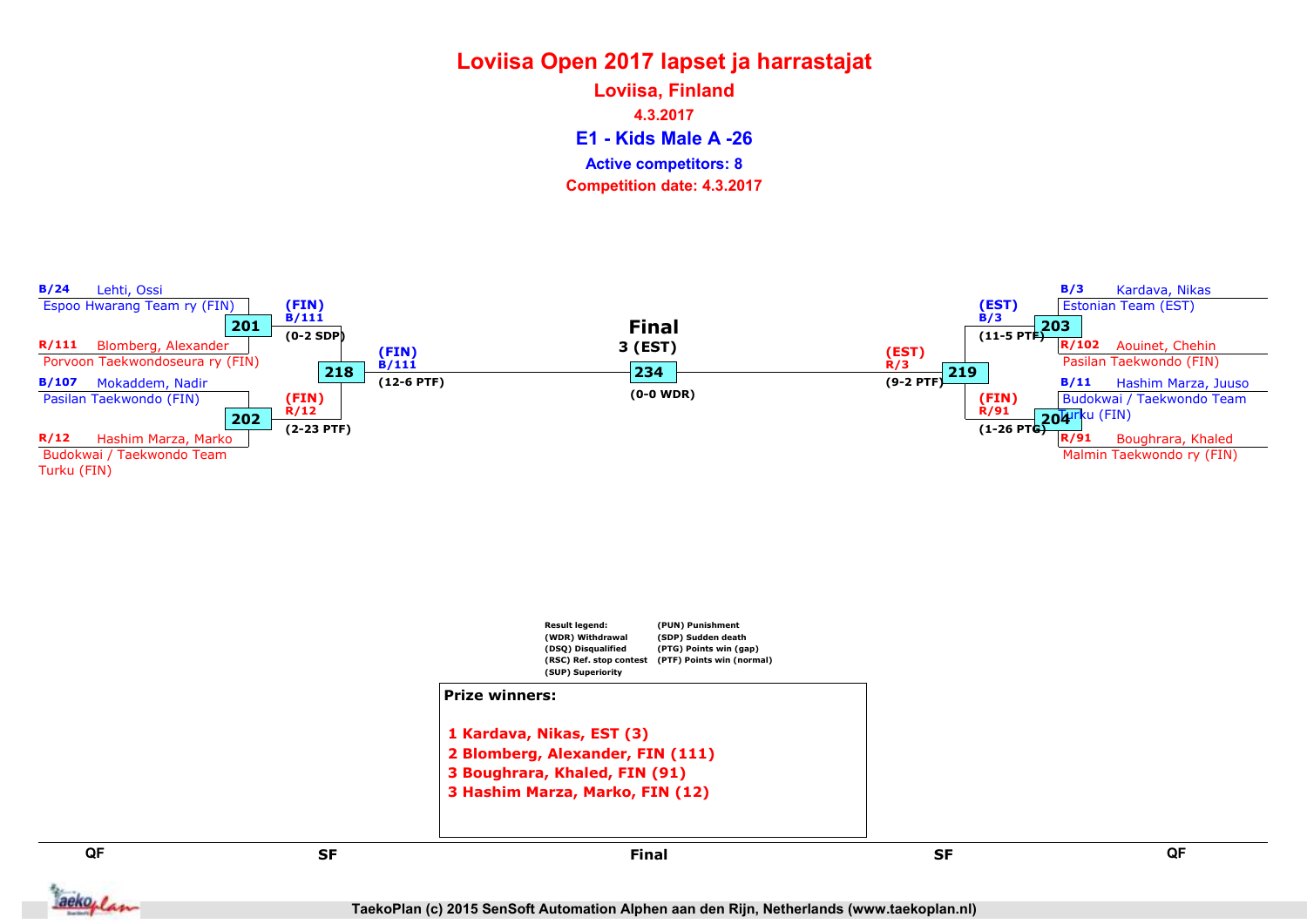E1 - Kids Male A -30 Loviisa, Finland 4.3.2017 Competition date: 4.3.2017 Active competitors: 2





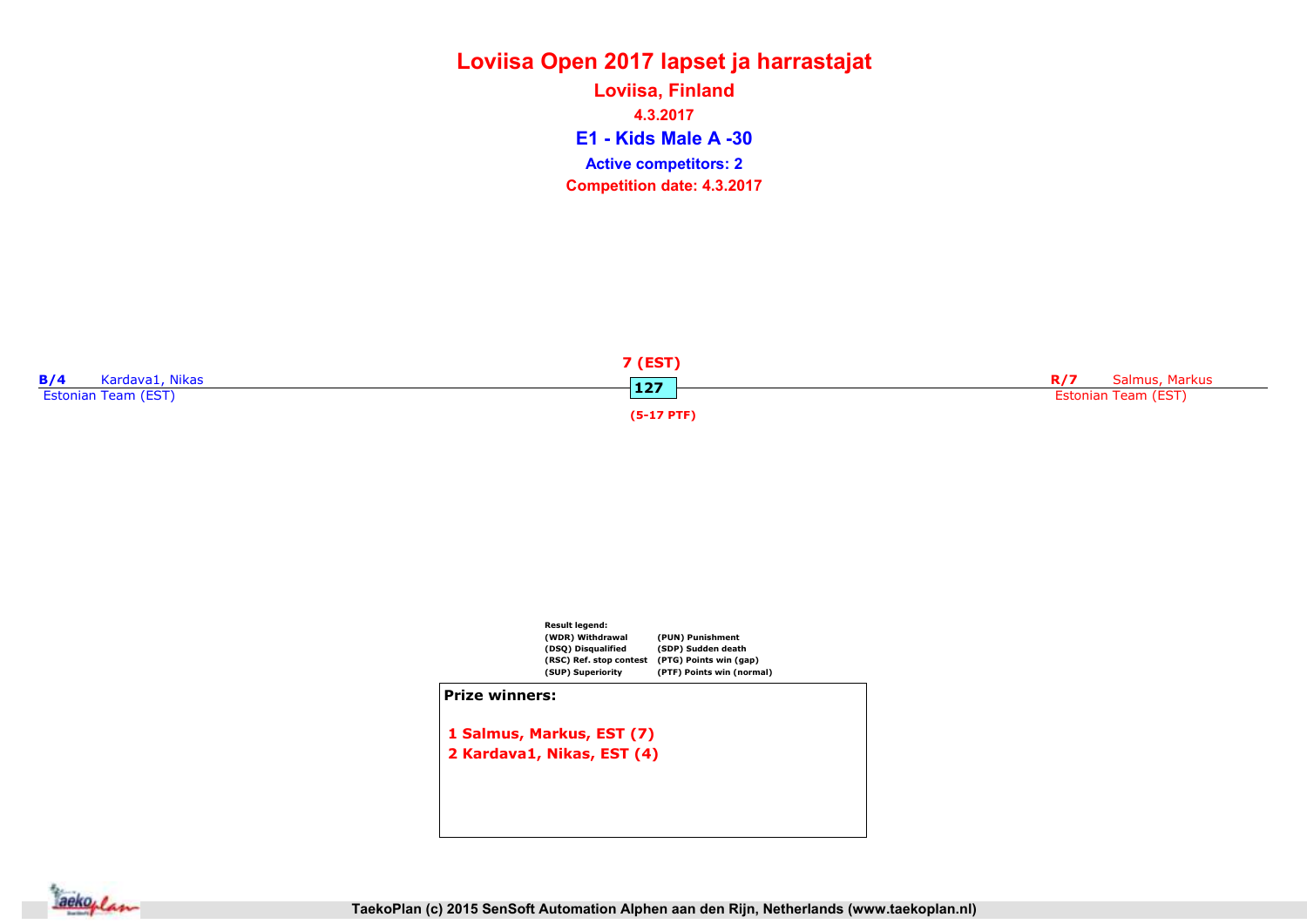E1 - Kids Male A -34 Loviisa, Finland 4.3.2017 Competition date: 4.3.2017 Active competitors: 5





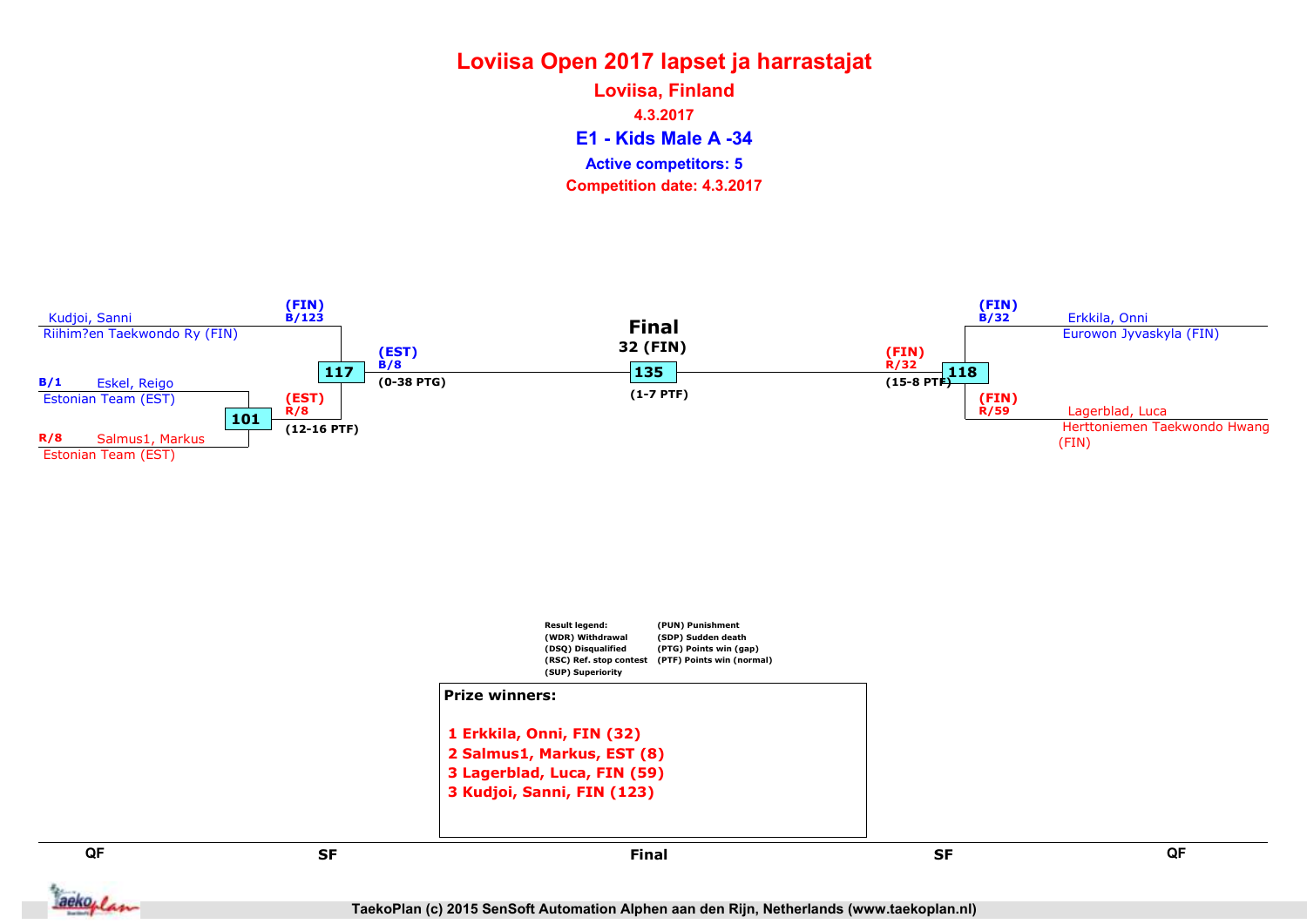E1 - Kids Male A -38 Loviisa, Finland 4.3.2017 Competition date: 4.3.2017 Active competitors: 2





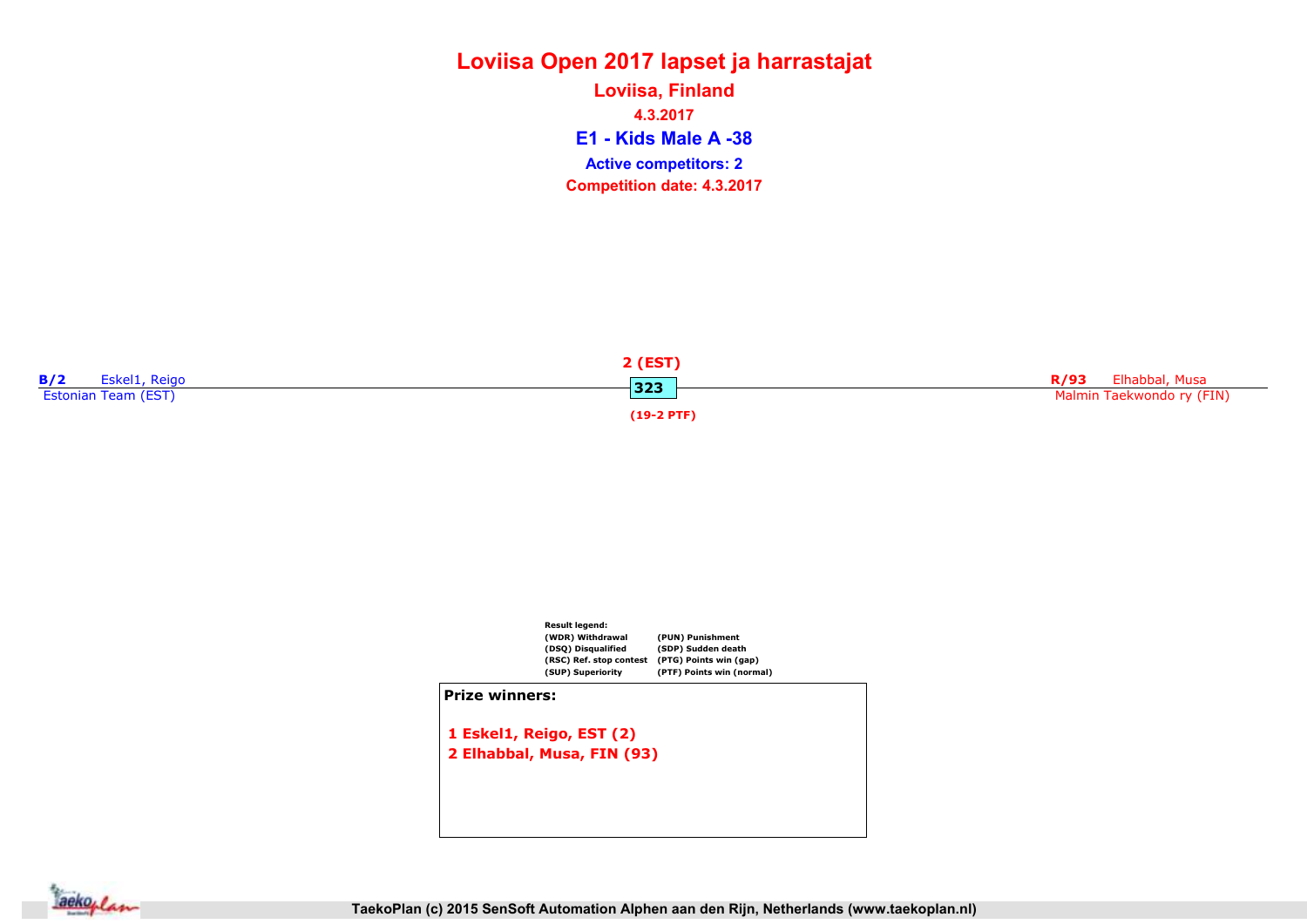#### Loviisa Open 2017 lapset ja harrastajat E1 - Kids Female A -26 Loviisa, Finland 4.3.2017

Competition date: 4.3.2017 Active competitors: 4



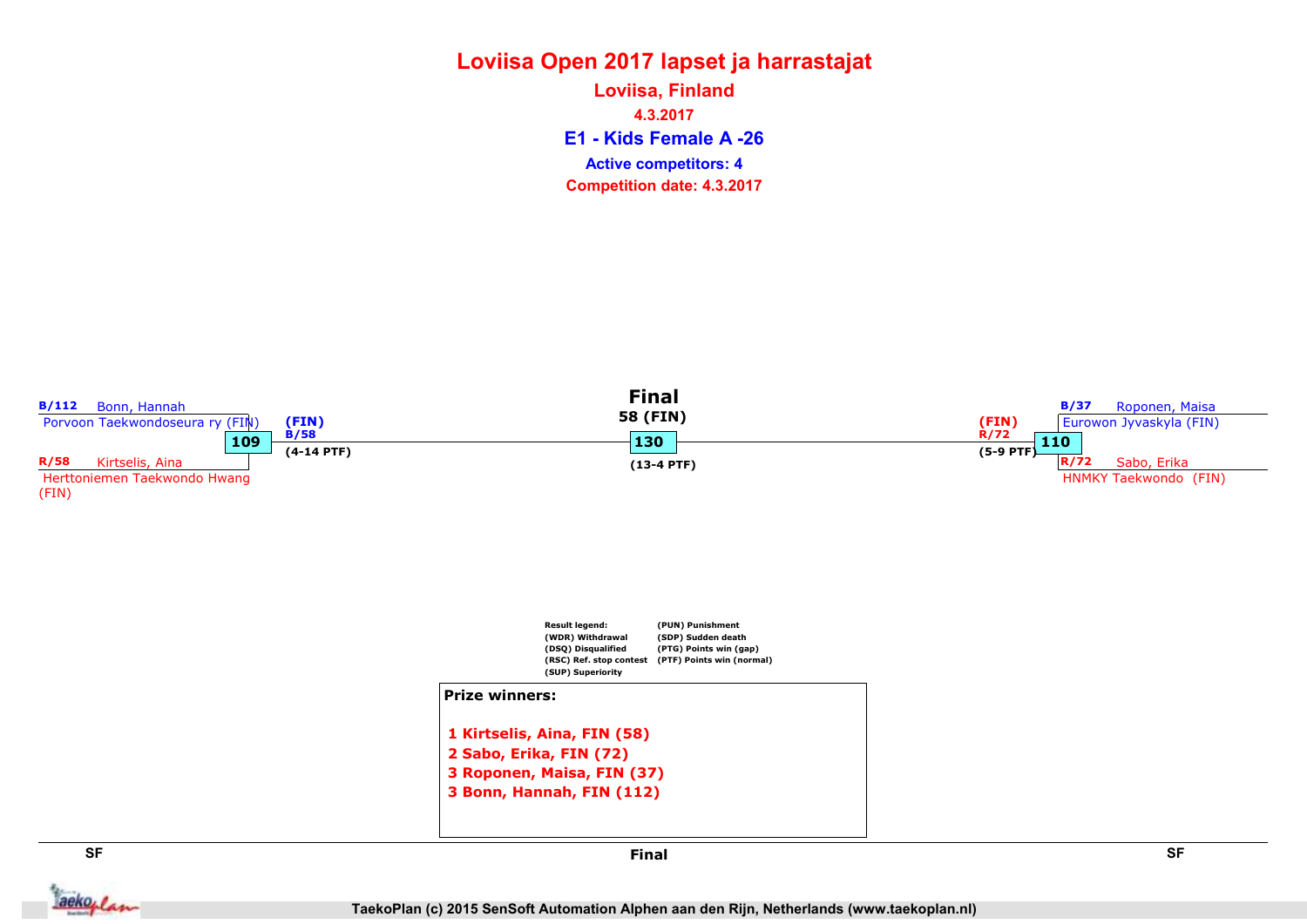D2 - Kids Male A -30 Loviisa, Finland 4.3.2017 Competition date: 4.3.2017 Active competitors: 8

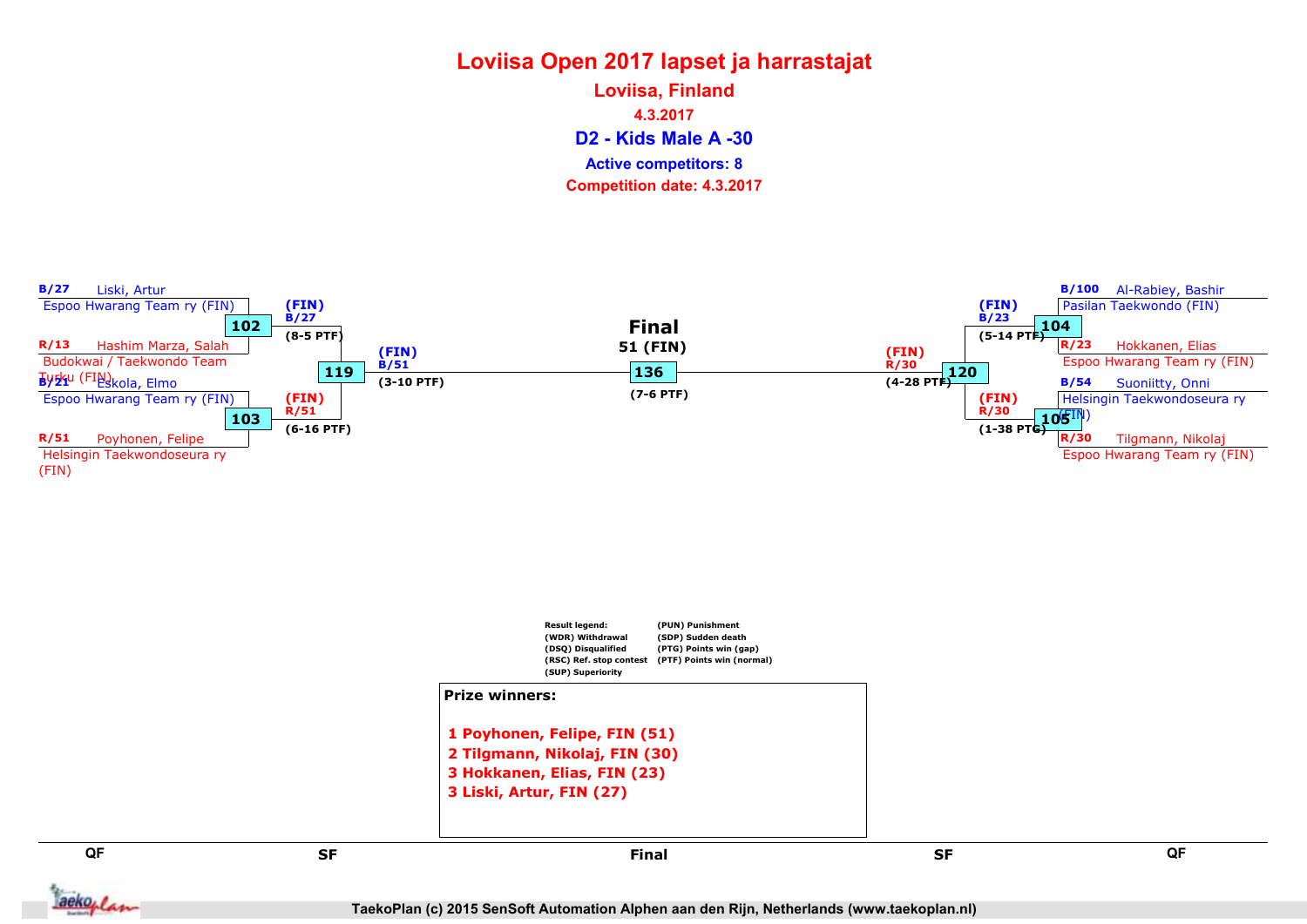# Loviisa Open 2017 lapset ja harrastajat Loviisa, Finland 4.3.2017

D2 - Kids Male A -35 Active competitors: 3

Competition date: 4.3.2017

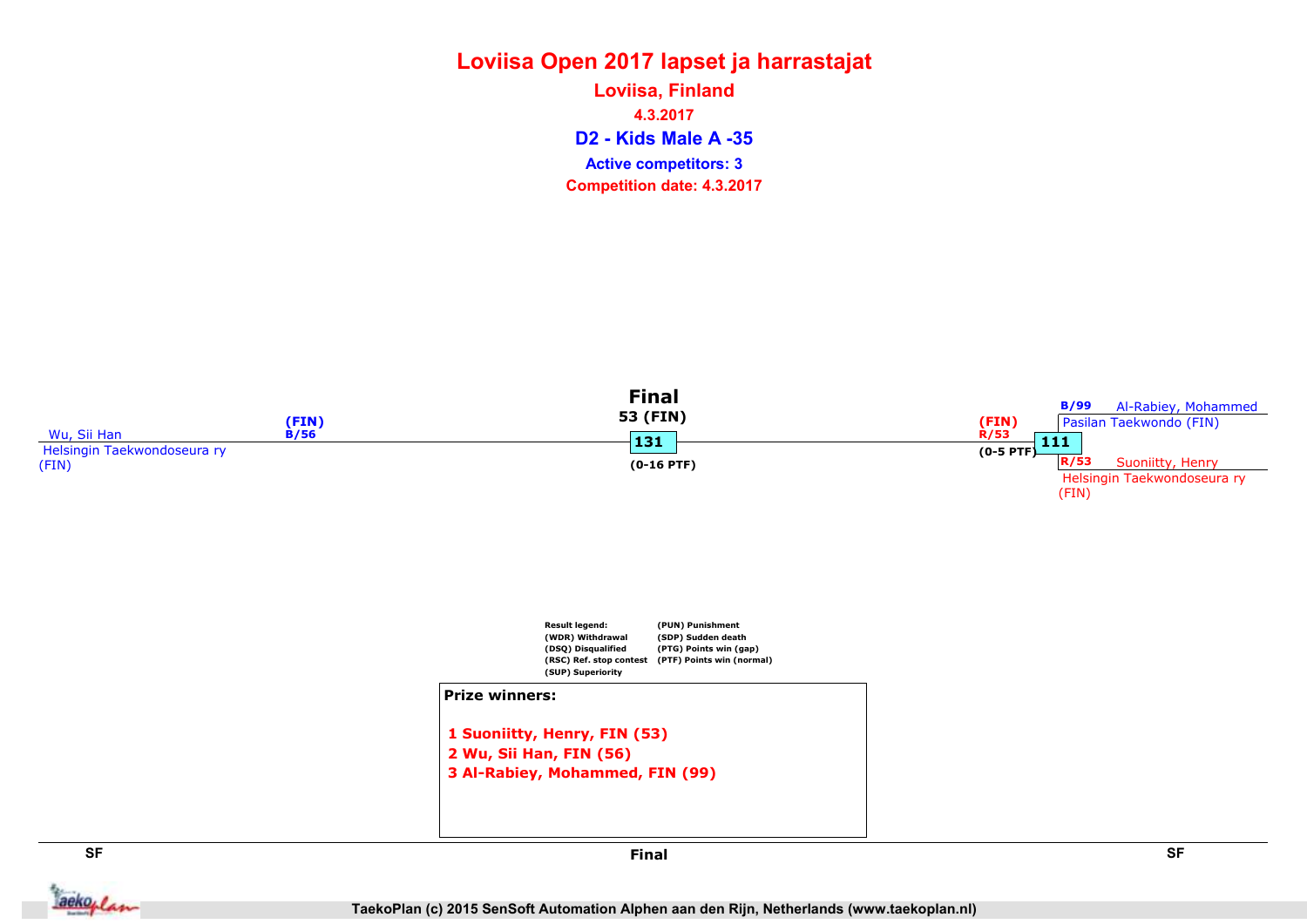D2 - Kids Male A -40 Loviisa, Finland 4.3.2017 Competition date: 4.3.2017 Active competitors: 7

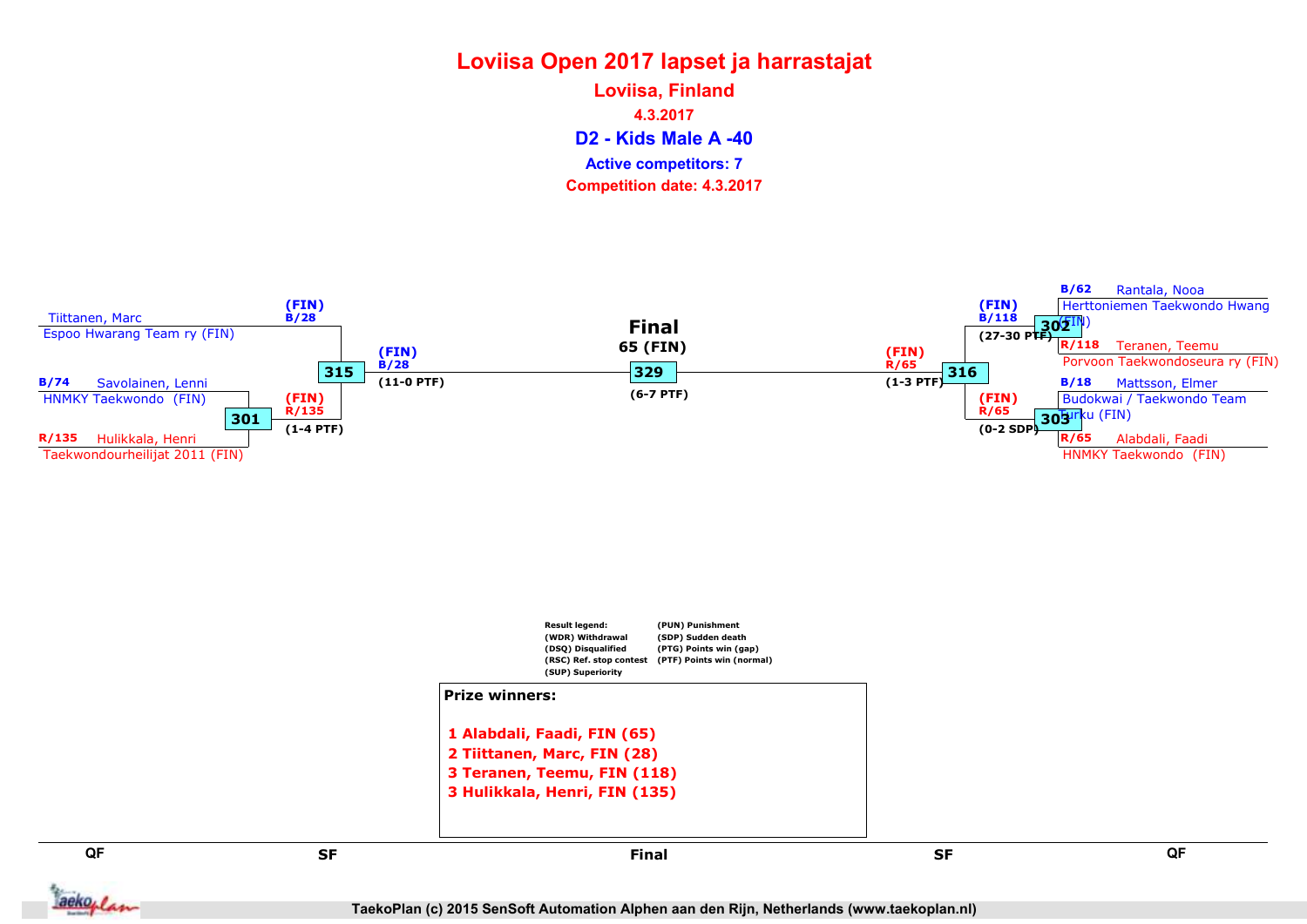D2 - Kids Male A -45 Loviisa, Finland 4.3.2017 Competition date: 4.3.2017 Active competitors: 2





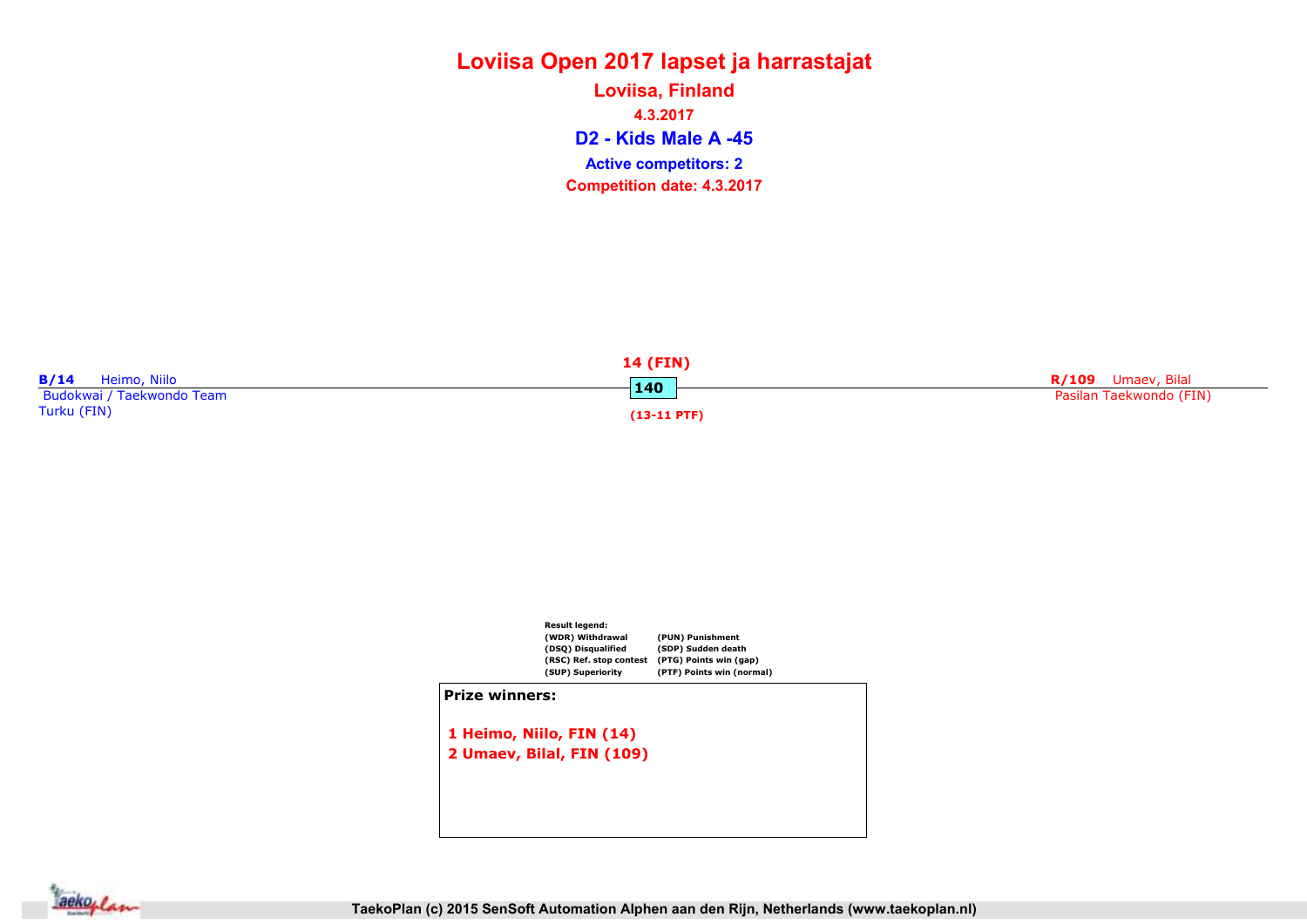D2 - Kids Female A -30 Loviisa, Finland 4.3.2017 Competition date: 4.3.2017 Active competitors: 5

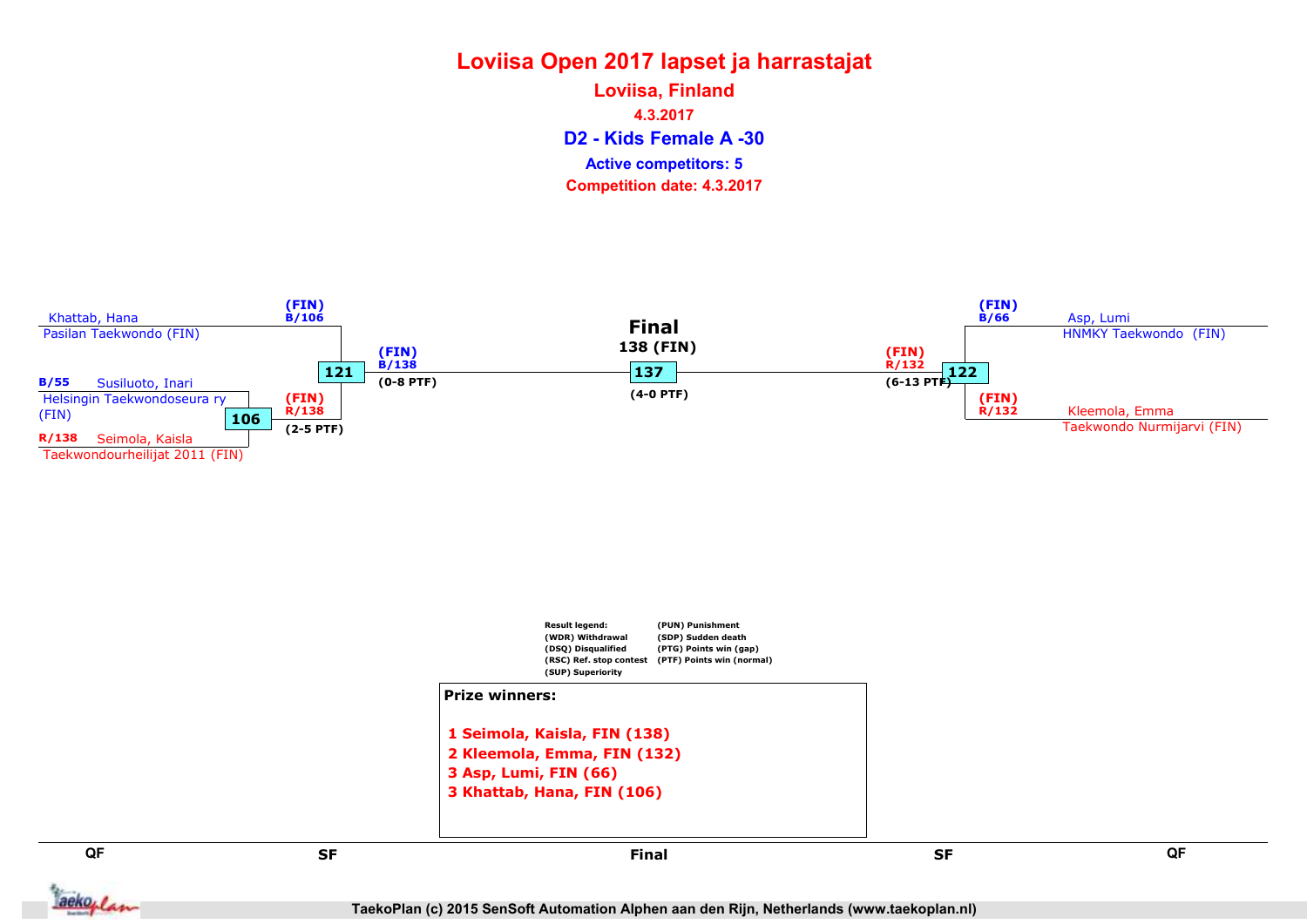D2 - Kids Female A -35 Loviisa, Finland 4.3.2017 Competition date: 4.3.2017 Active competitors: 5



TaekoPlan (c) 2015 SenSoft Automation Alphen aan den Rijn, Netherlands (www.taekoplan.nl)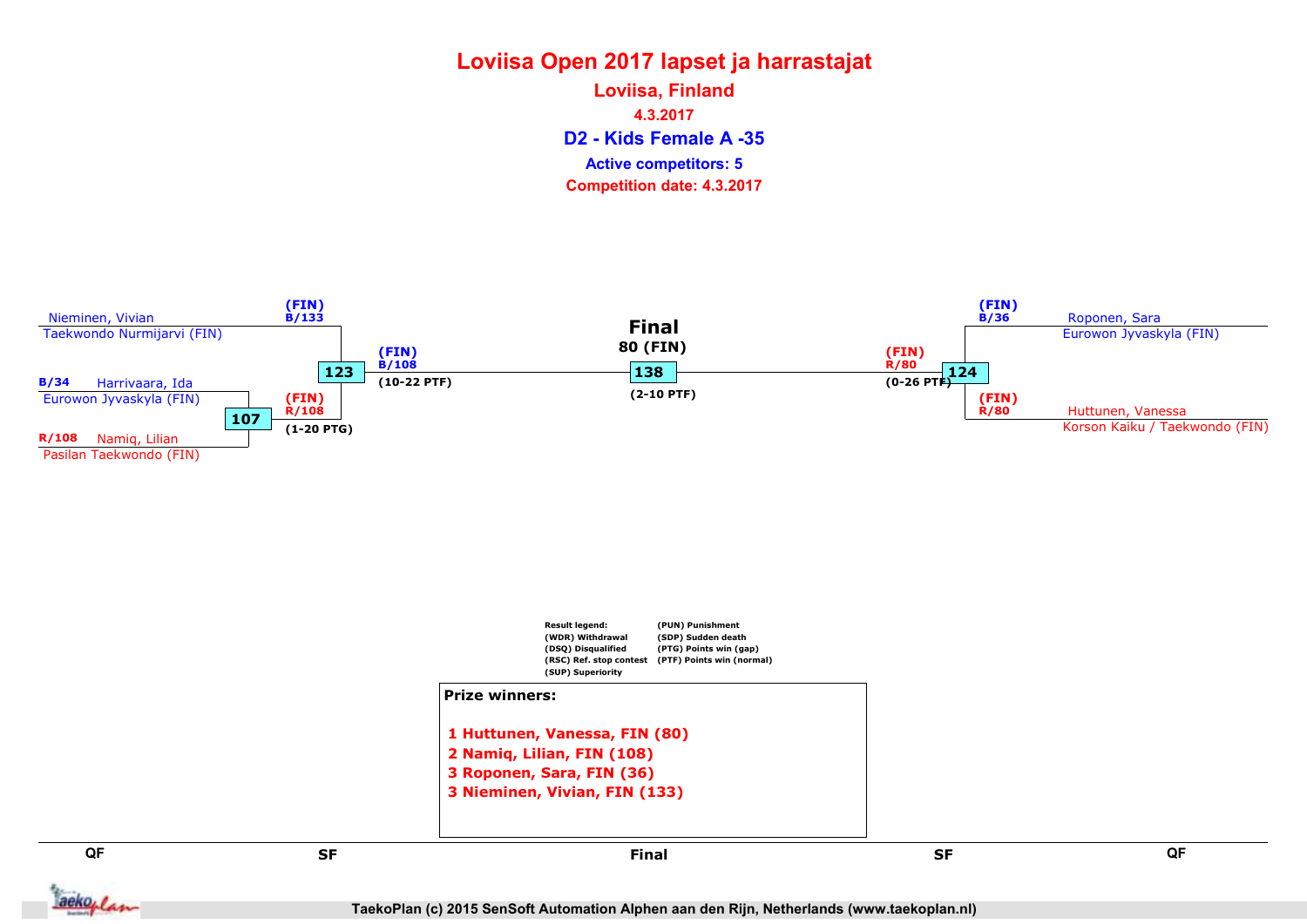#### Loviisa Open 2017 lapset ja harrastajat D2 - Kids Female A -40 Loviisa, Finland 4.3.2017 Competition date: 4.3.2017 Active competitors: 2





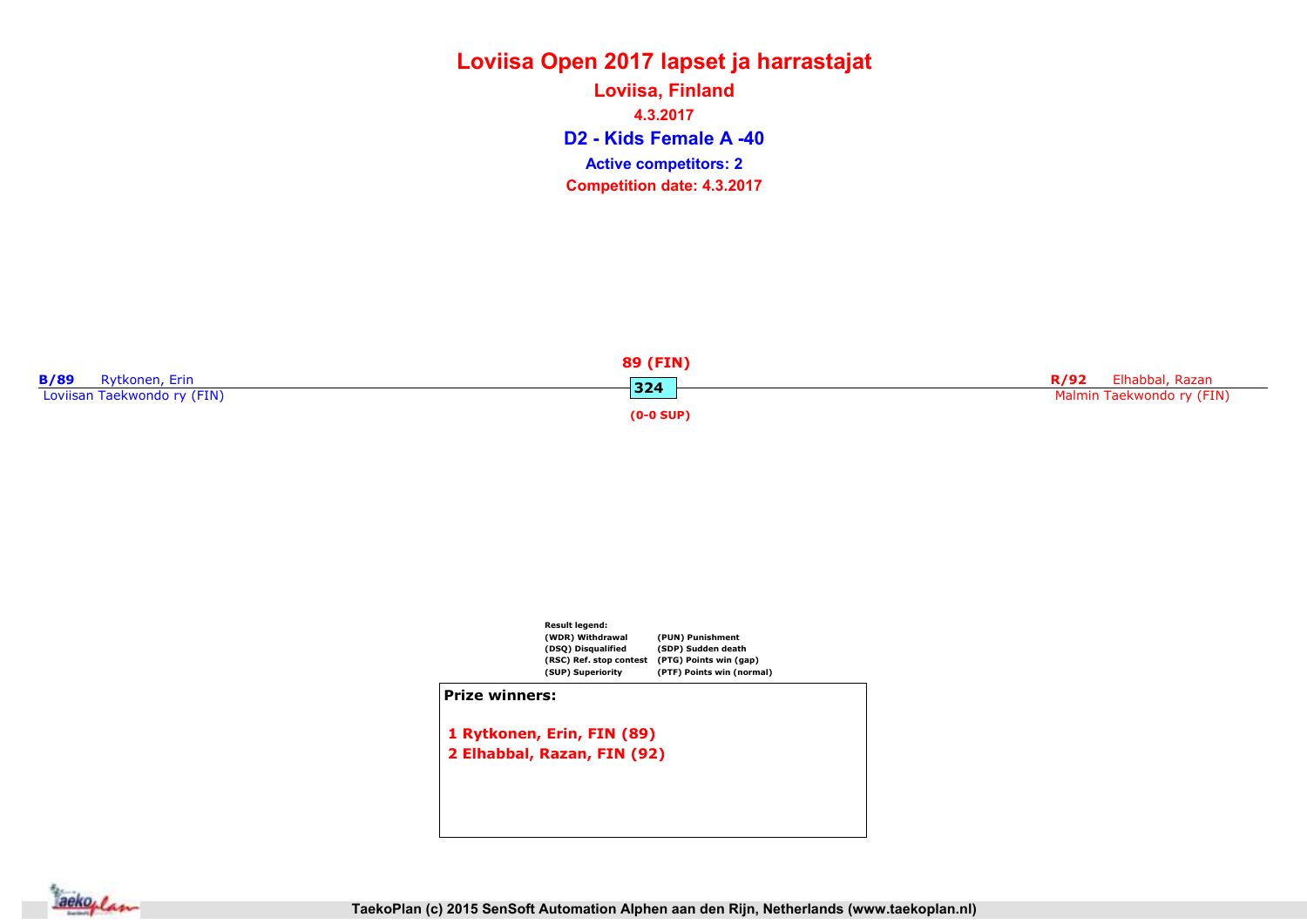## Loviisa Open 2017 lapset ja harrastajat D1 - Kids Male A -30 (Bantam) Loviisa, Finland 4.3.2017 Competition date: 4.3.2017 Active competitors: 3







**Jackoplan** 

SF SF Final

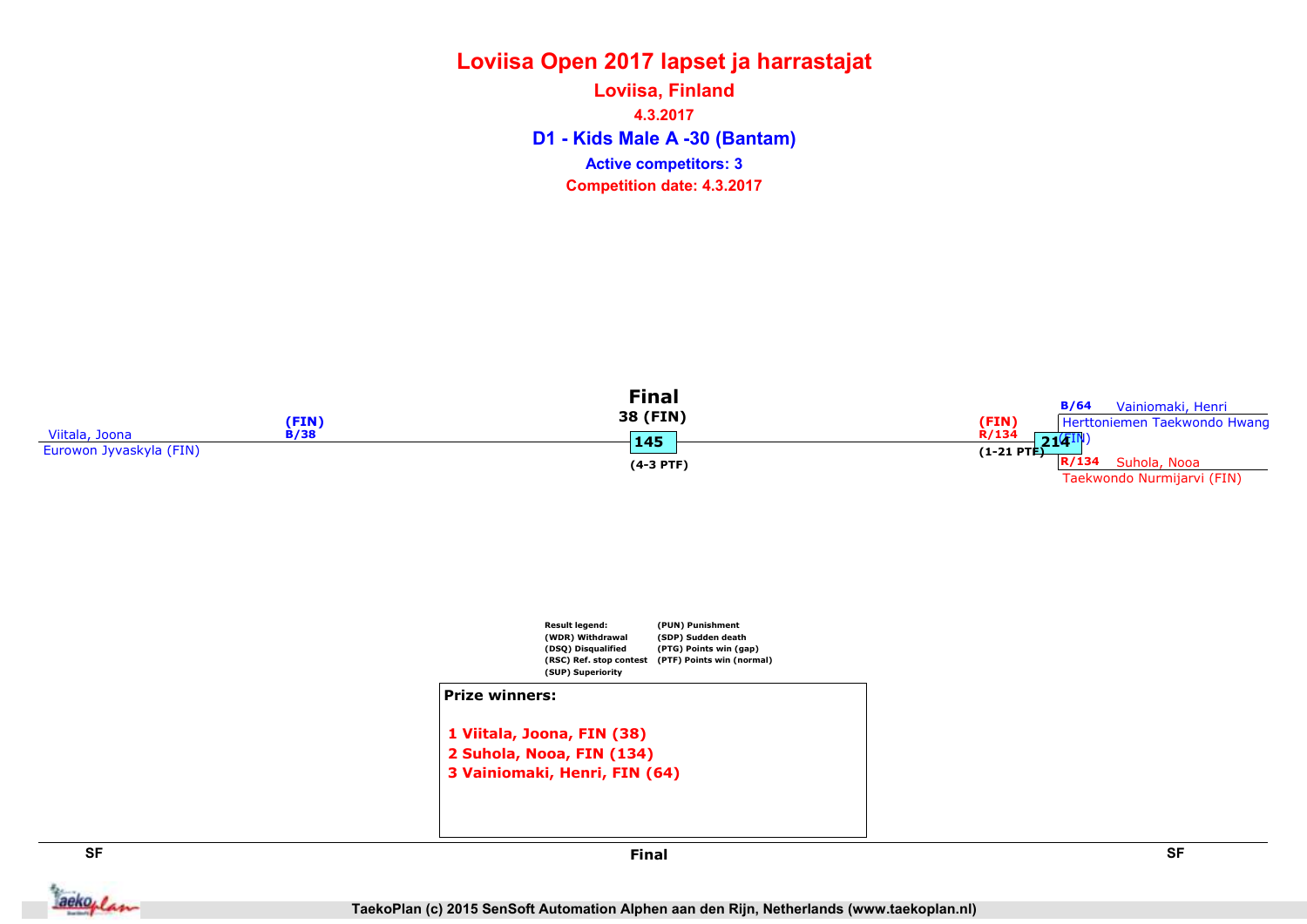#### Loviisa Open 2017 lapset ja harrastajat D1 - Kids Male A -34 (Feather) Loviisa, Finland 4.3.2017 Competition date: 4.3.2017 Active competitors: 4

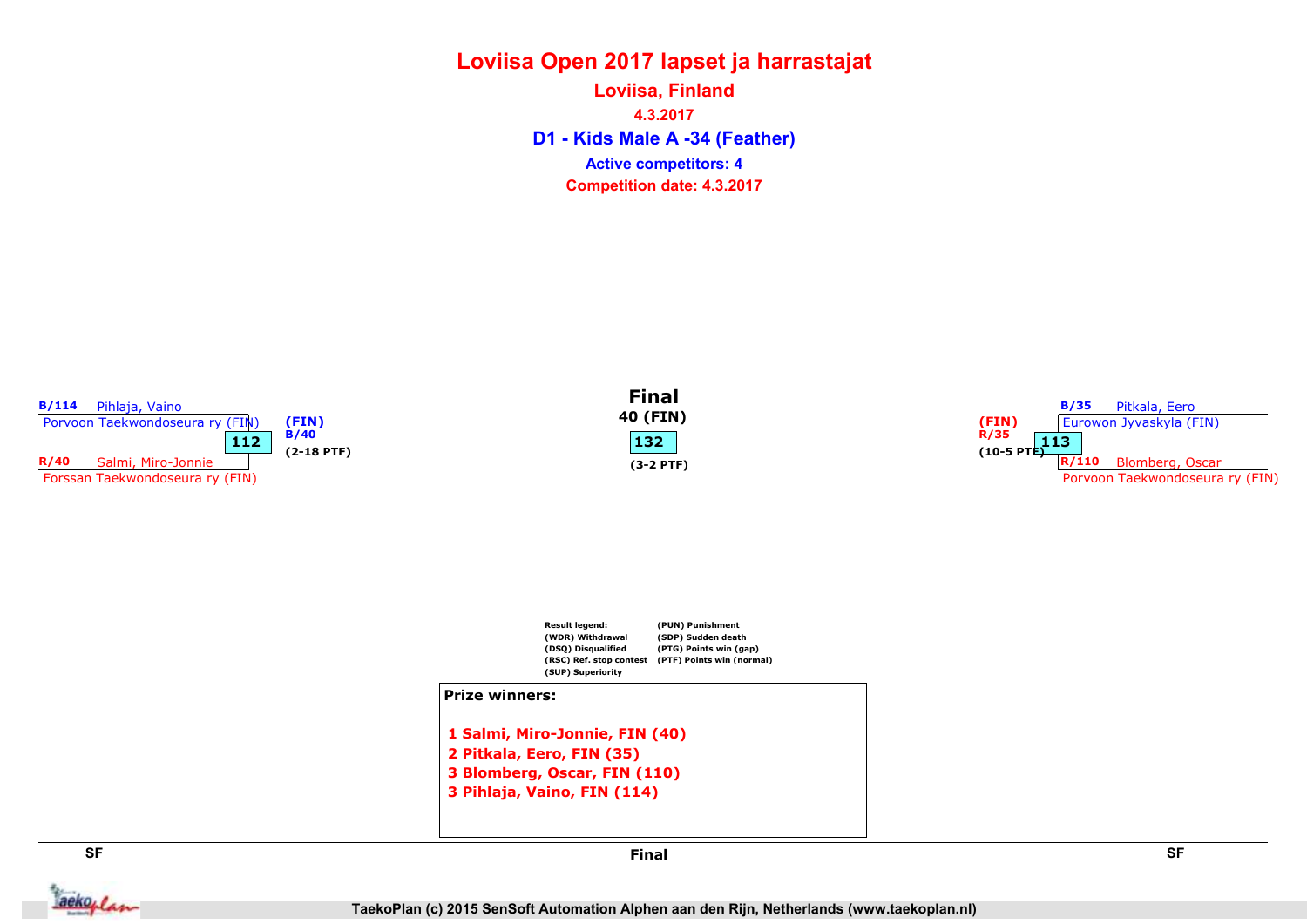D1 - Kids Male A -37 (Light) Loviisa, Finland 4.3.2017 Competition date: 4.3.2017 Active competitors: 2





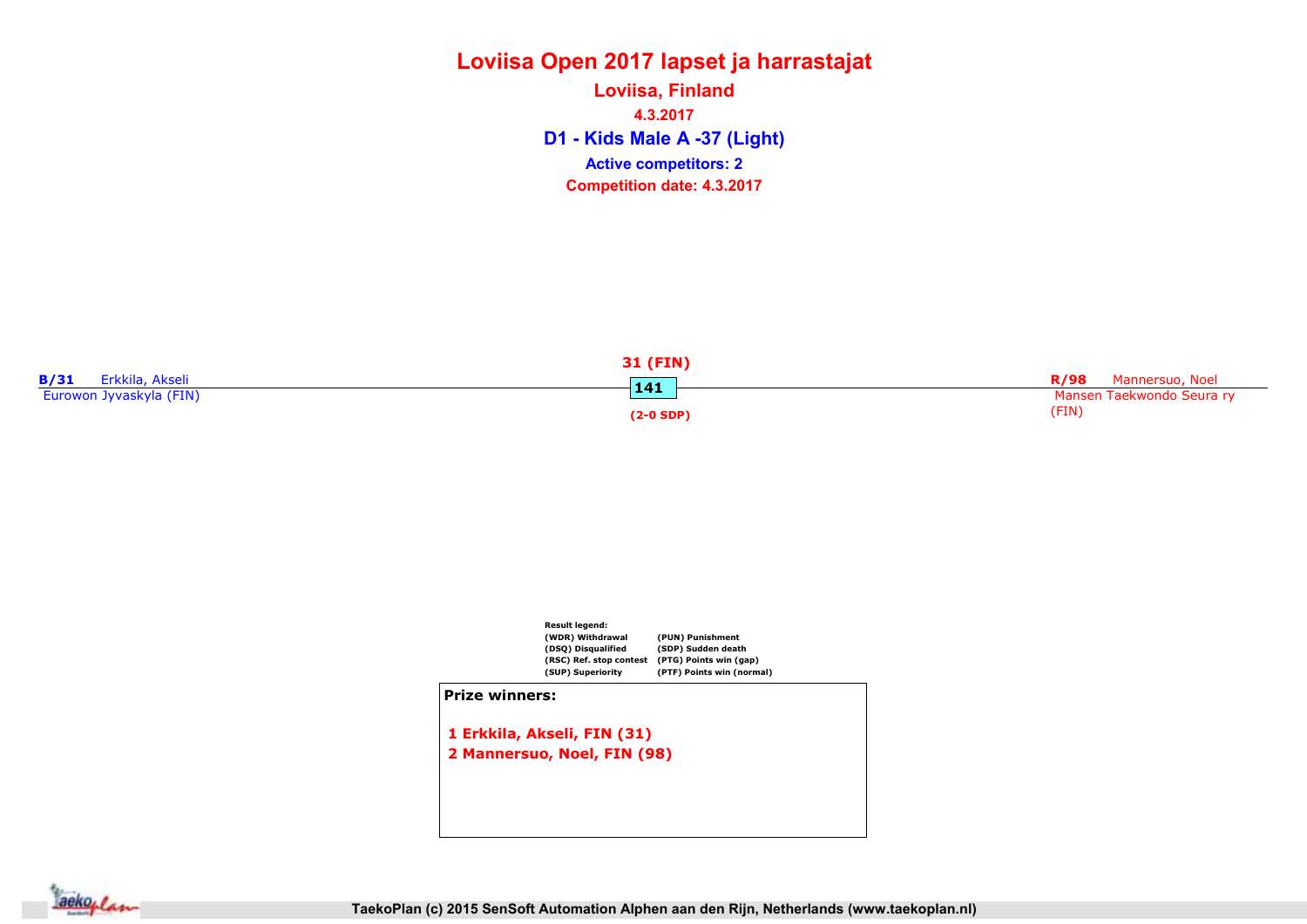## Loviisa Open 2017 lapset ja harrastajat D1 - Kids Female A -30 (Bantam) Loviisa, Finland 4.3.2017 Competition date: 4.3.2017 Active competitors: 3

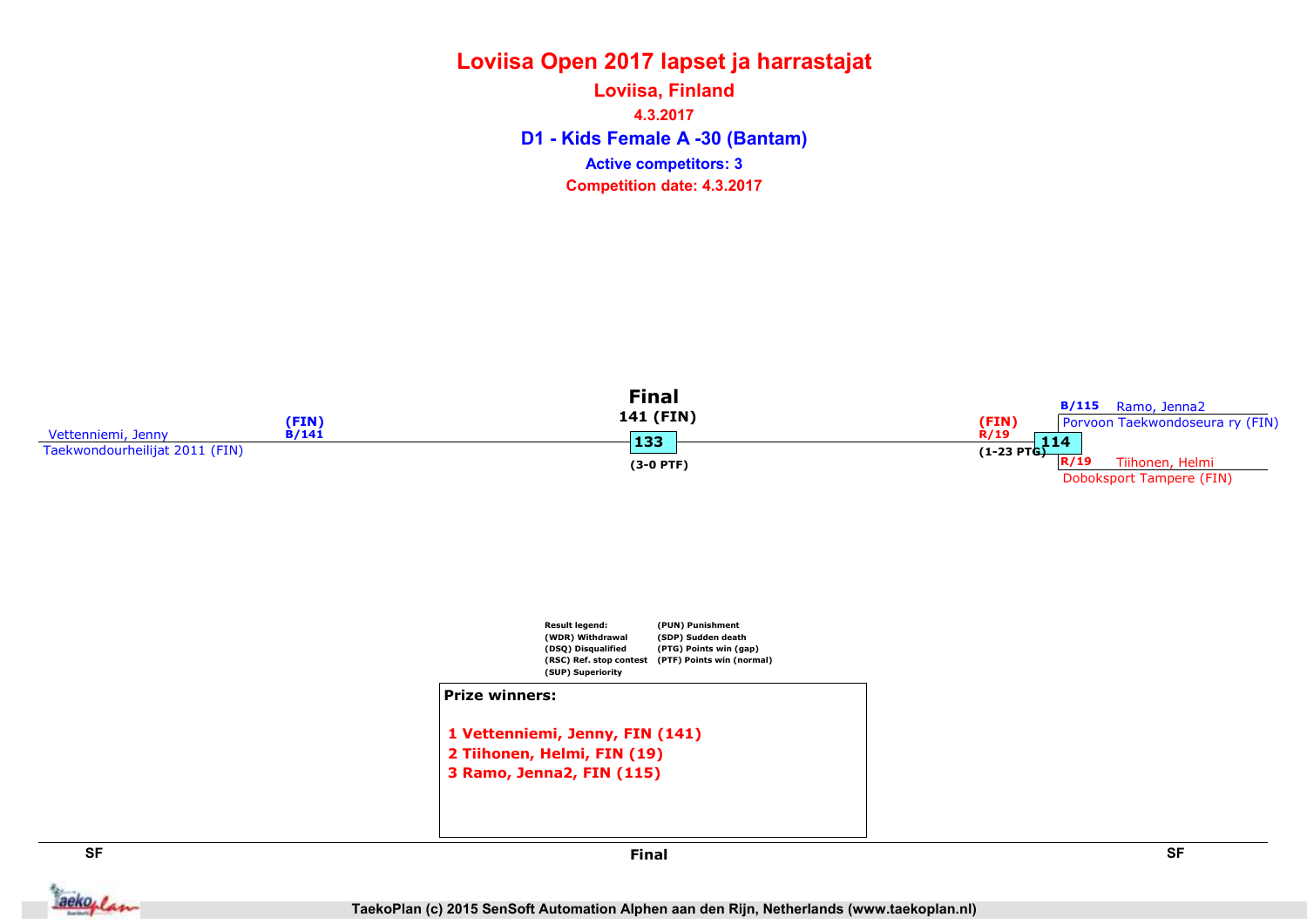D1 - Kids Female A -37 (Light) Loviisa, Finland 4.3.2017 Competition date: 4.3.2017 Active competitors: 2





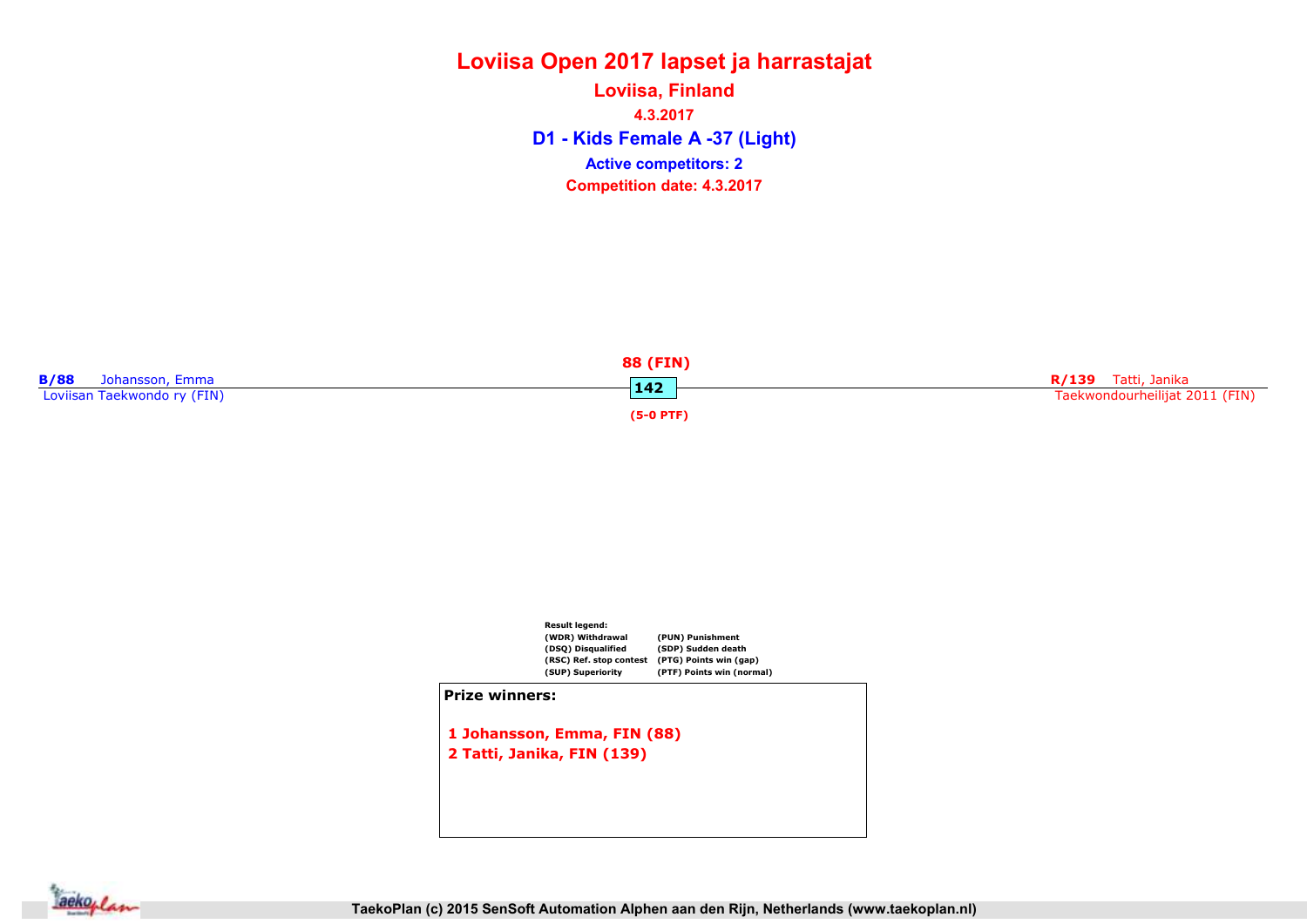C2 - Kids Male A -44 (Fly) Loviisa, Finland 4.3.2017 Competition date: 4.3.2017 Active competitors: 3



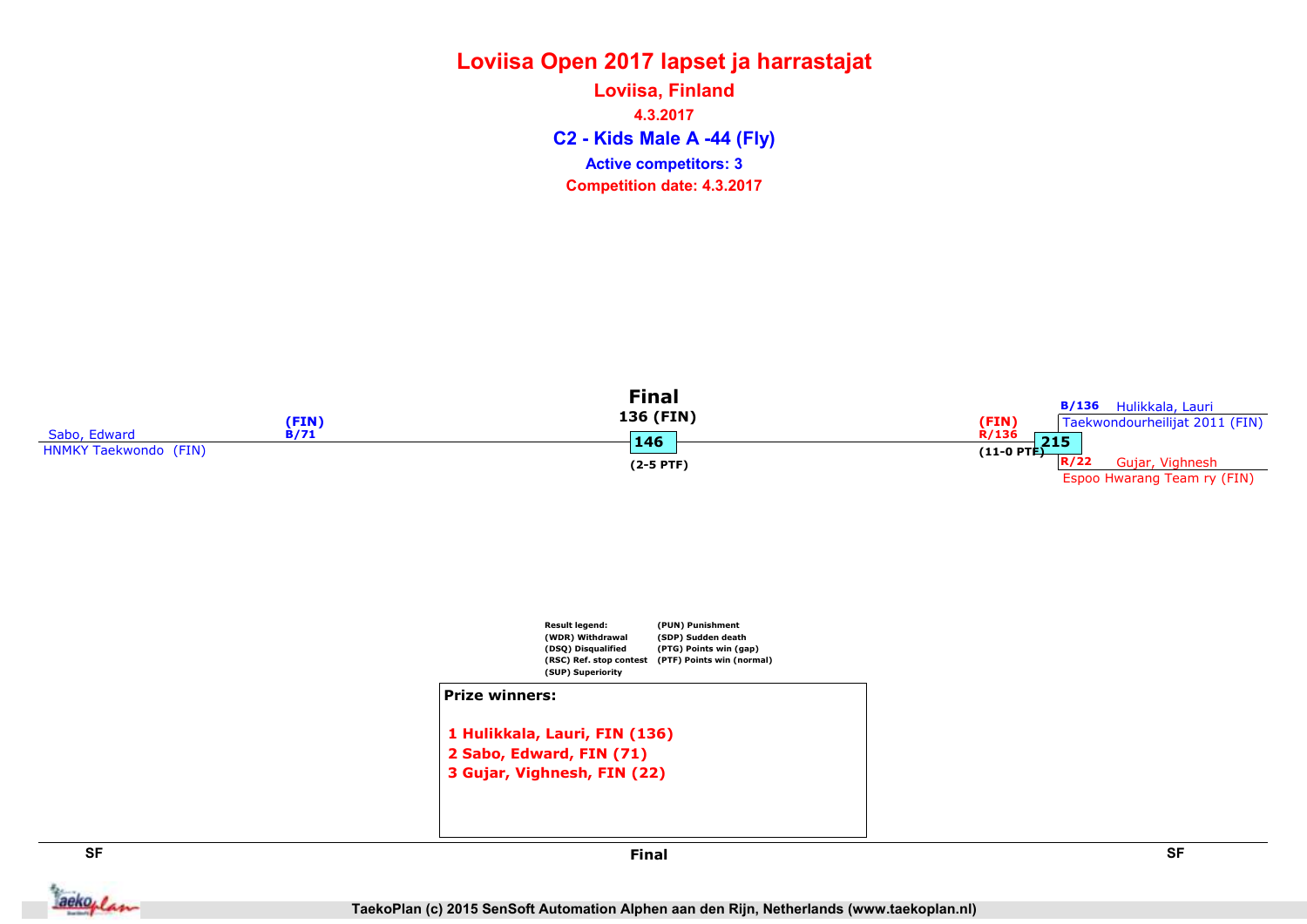C2 - Kids Male A -50 (Bantam) Loviisa, Finland 4.3.2017 Competition date: 4.3.2017 Active competitors: 8



3 Lehti, Leo, FIN (25) 3 Halenius, Jimi, FIN (113)

aekoplan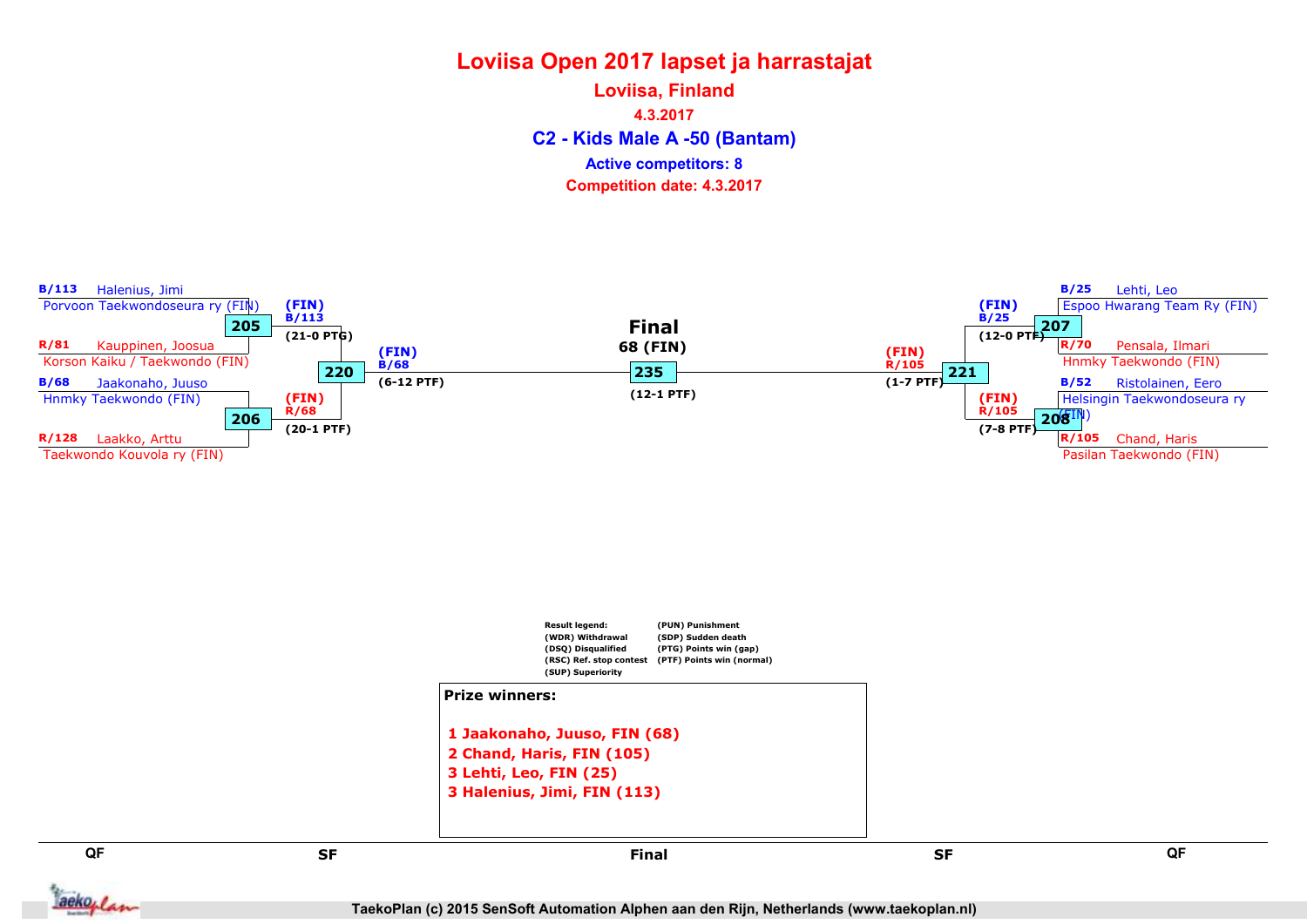C2 - Kids Female A -36 (Fin) Loviisa, Finland 4.3.2017 Competition date: 4.3.2017 Active competitors: 4

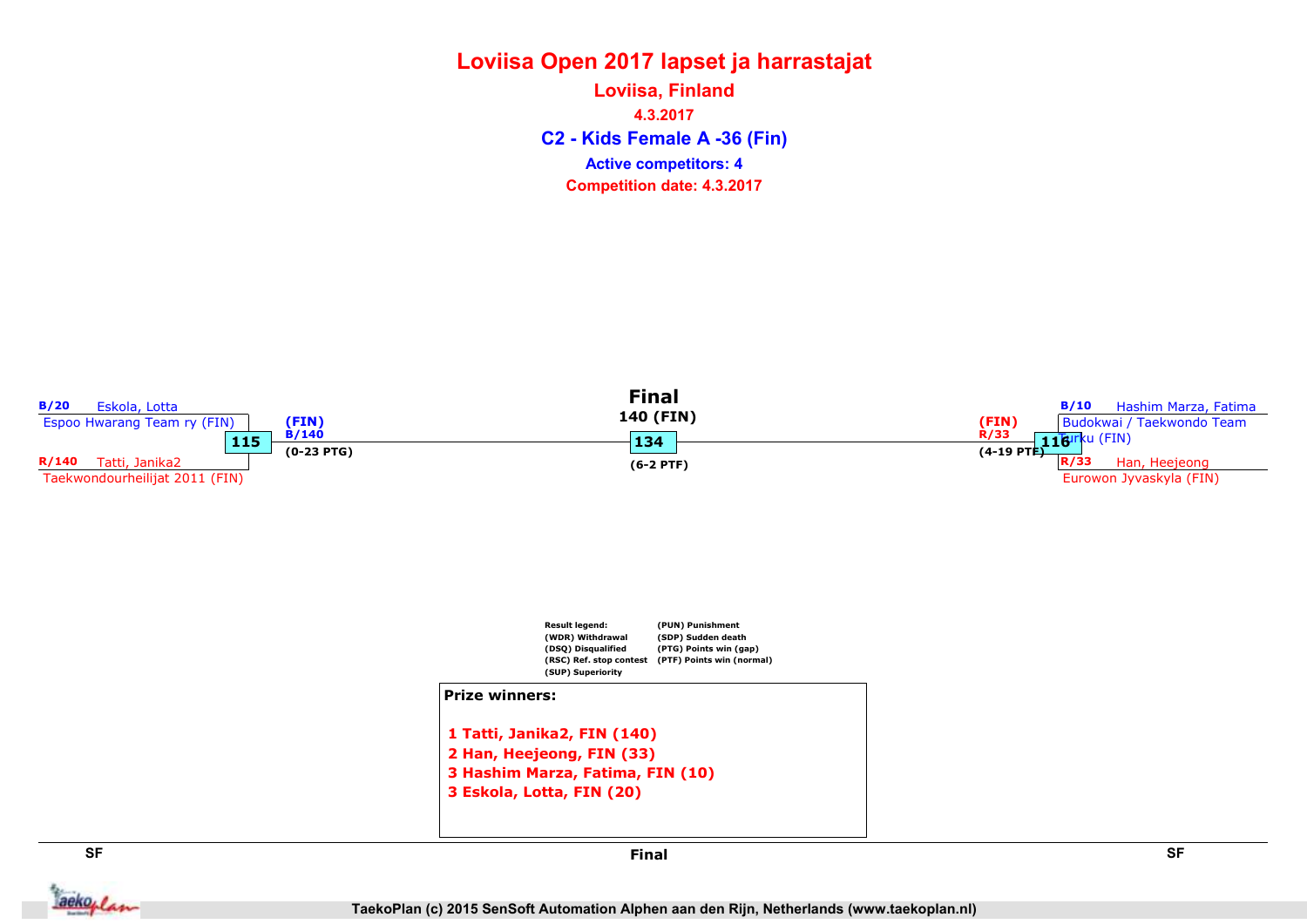C2 - Kids Female A -48 (Bantam) Loviisa, Finland 4.3.2017 Competition date: 4.3.2017 Active competitors: 6

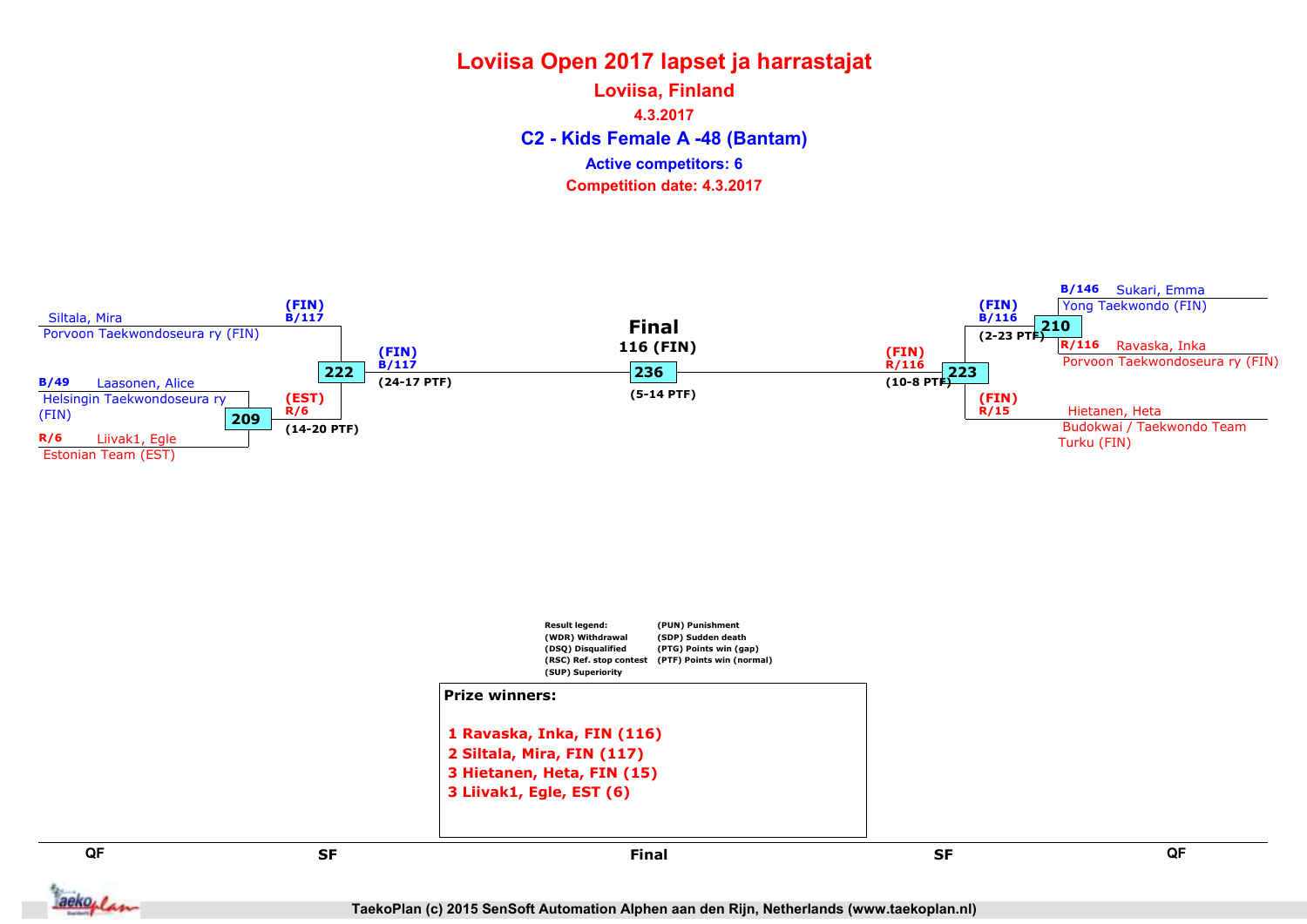#### Loviisa Open 2017 lapset ja harrastajat C2 - Kids Female A -52 (Feather) Loviisa, Finland 4.3.2017 Competition date: 4.3.2017 Active competitors: 4



**Jackoplan**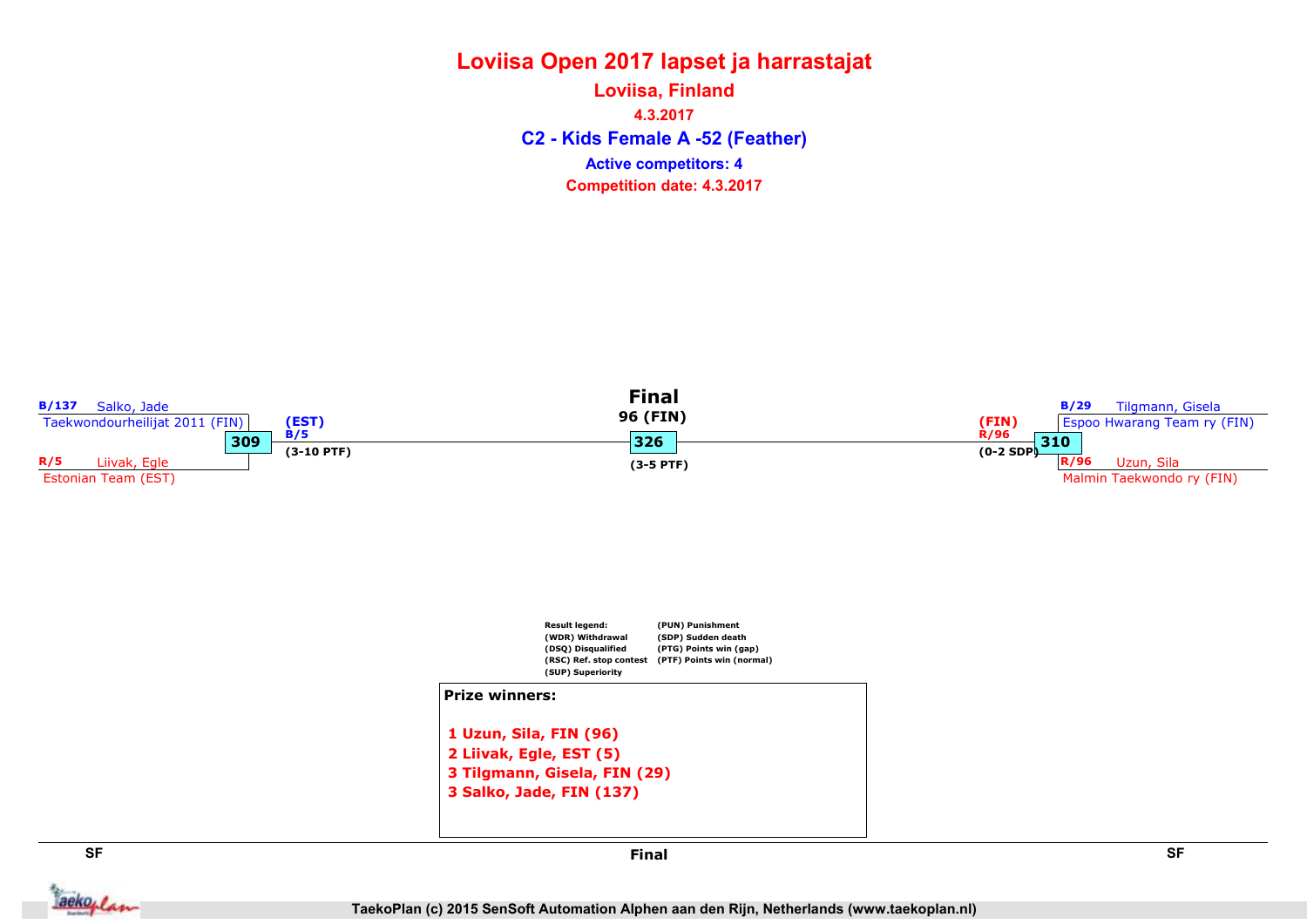B2 - Juniors Male A -55 Loviisa, Finland 4.3.2017 Competition date: 4.3.2017 Active competitors: 5

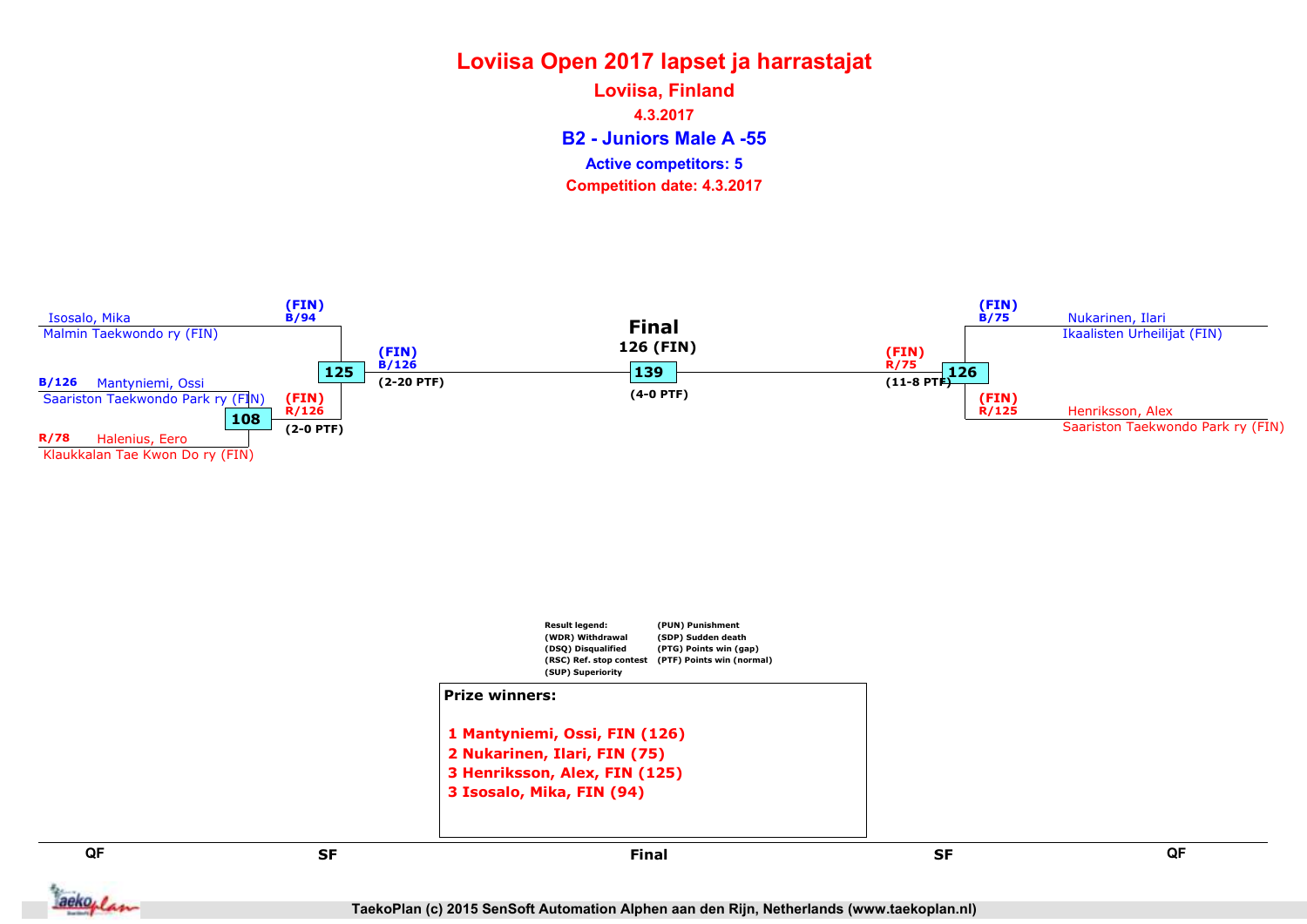# Loviisa Open 2017 lapset ja harrastajat Loviisa, Finland

B2 - Juniors Male A -63 4.3.2017 Competition date: 4.3.2017 Active competitors: 4

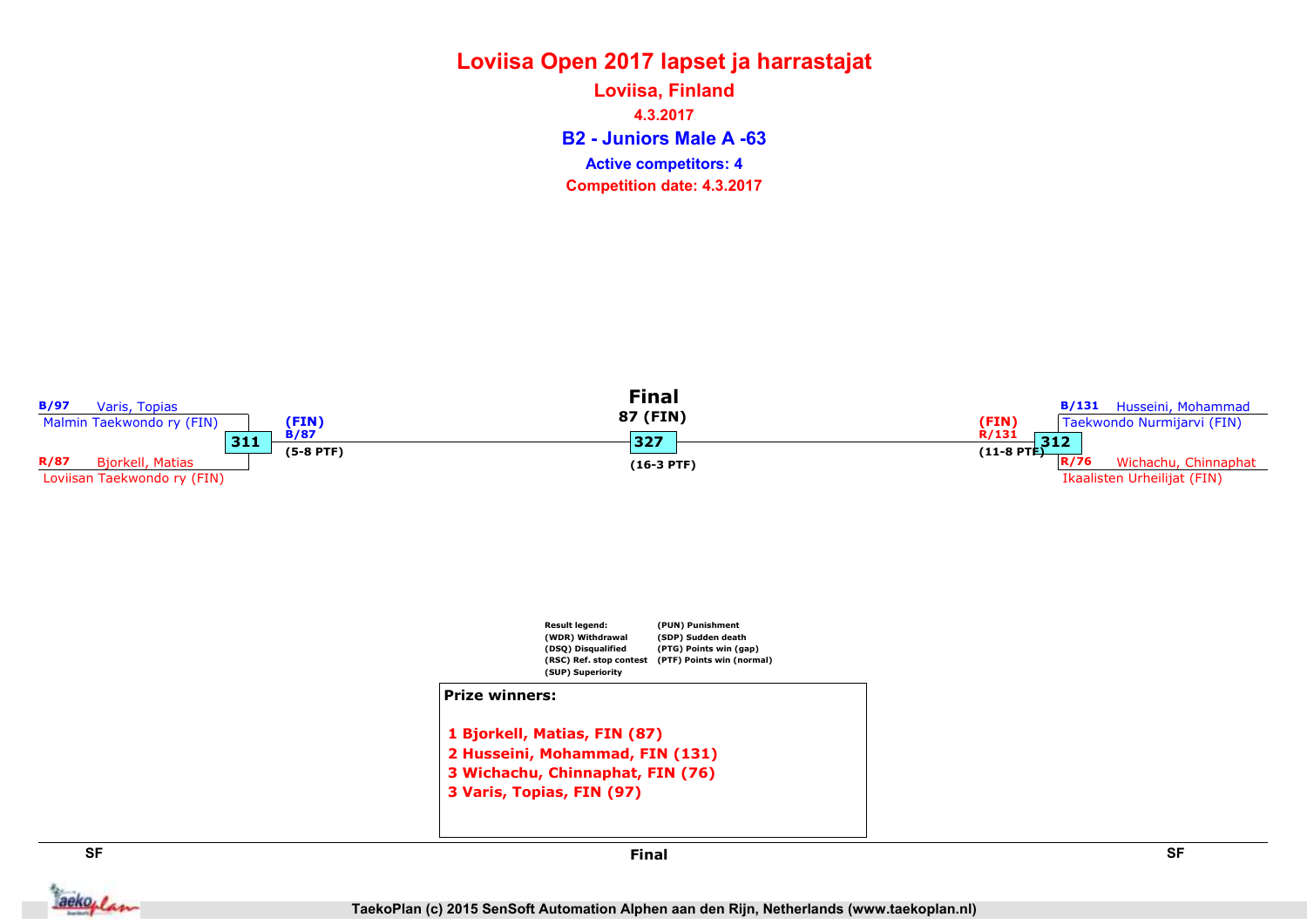B2 - Juniors Male A -73 Loviisa, Finland 4.3.2017 Competition date: 4.3.2017 Active competitors: 2





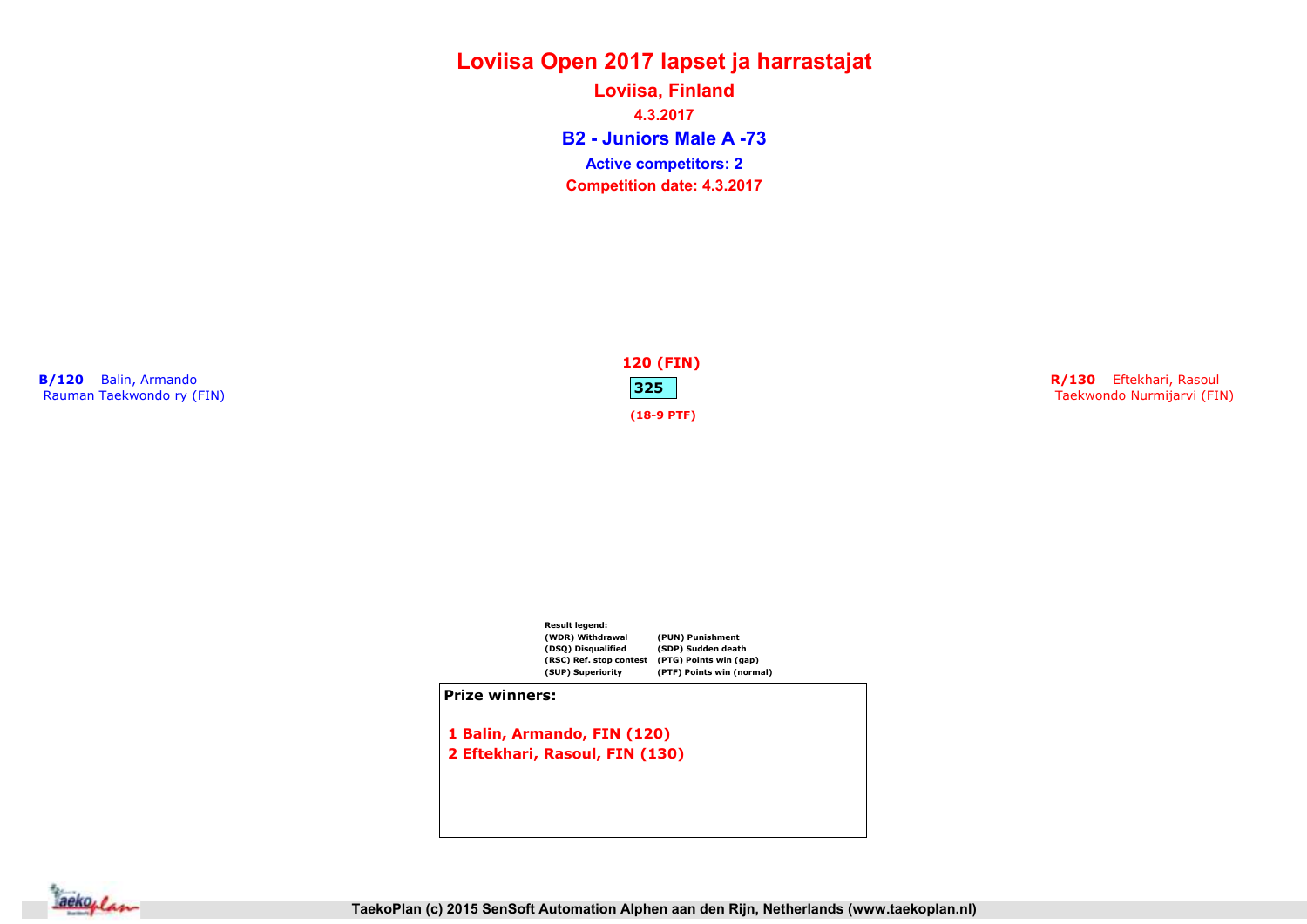B2 - Juniors Female A -55 Loviisa, Finland 4.3.2017 Competition date: 4.3.2017 Active competitors: 2





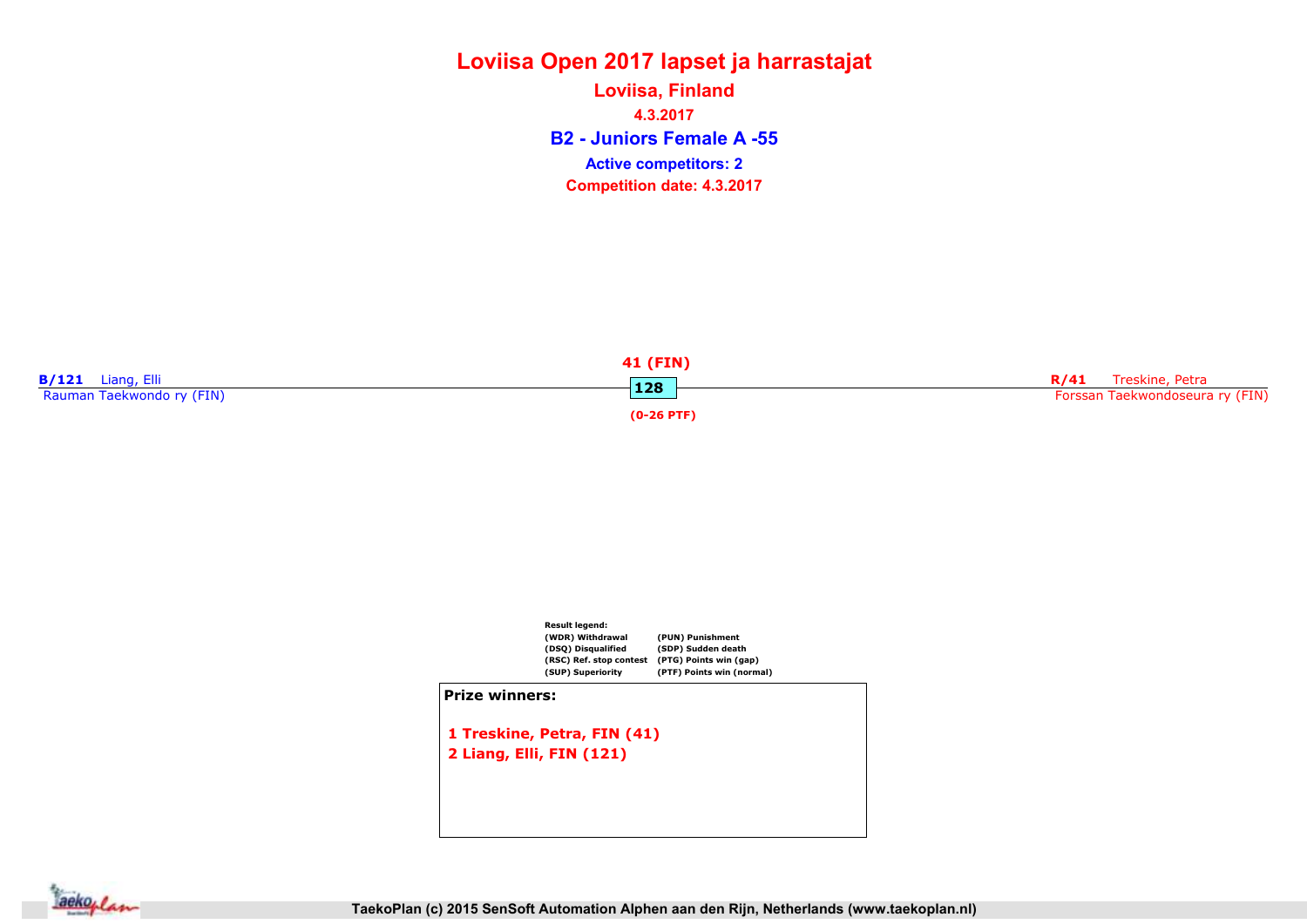B2 - Juniors Female A -63 Loviisa, Finland 4.3.2017 Competition date: 4.3.2017 Active competitors: 2





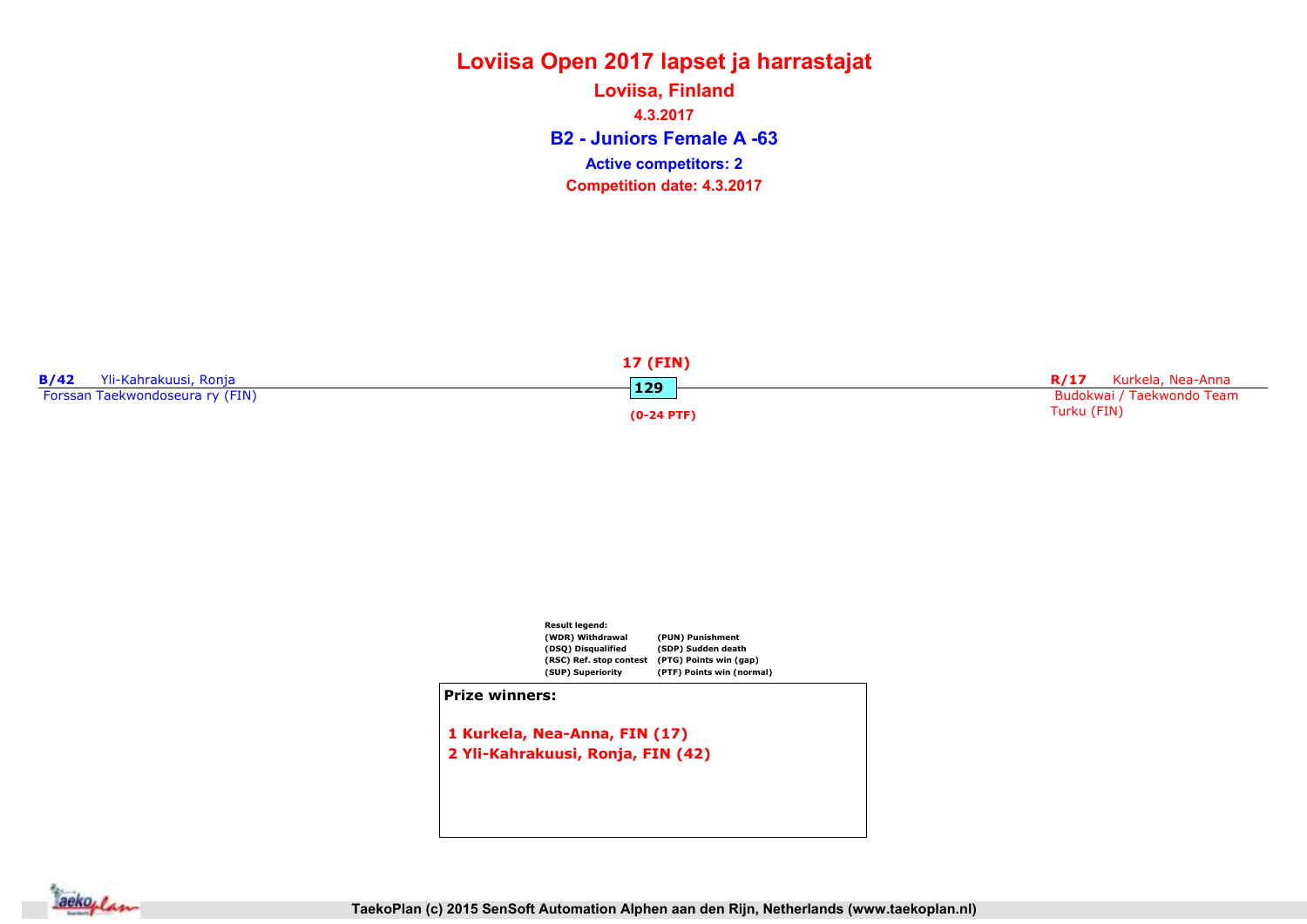B2 - Juniors Female A +63 Loviisa, Finland 4.3.2017 Competition date: 4.3.2017 Active competitors: 5





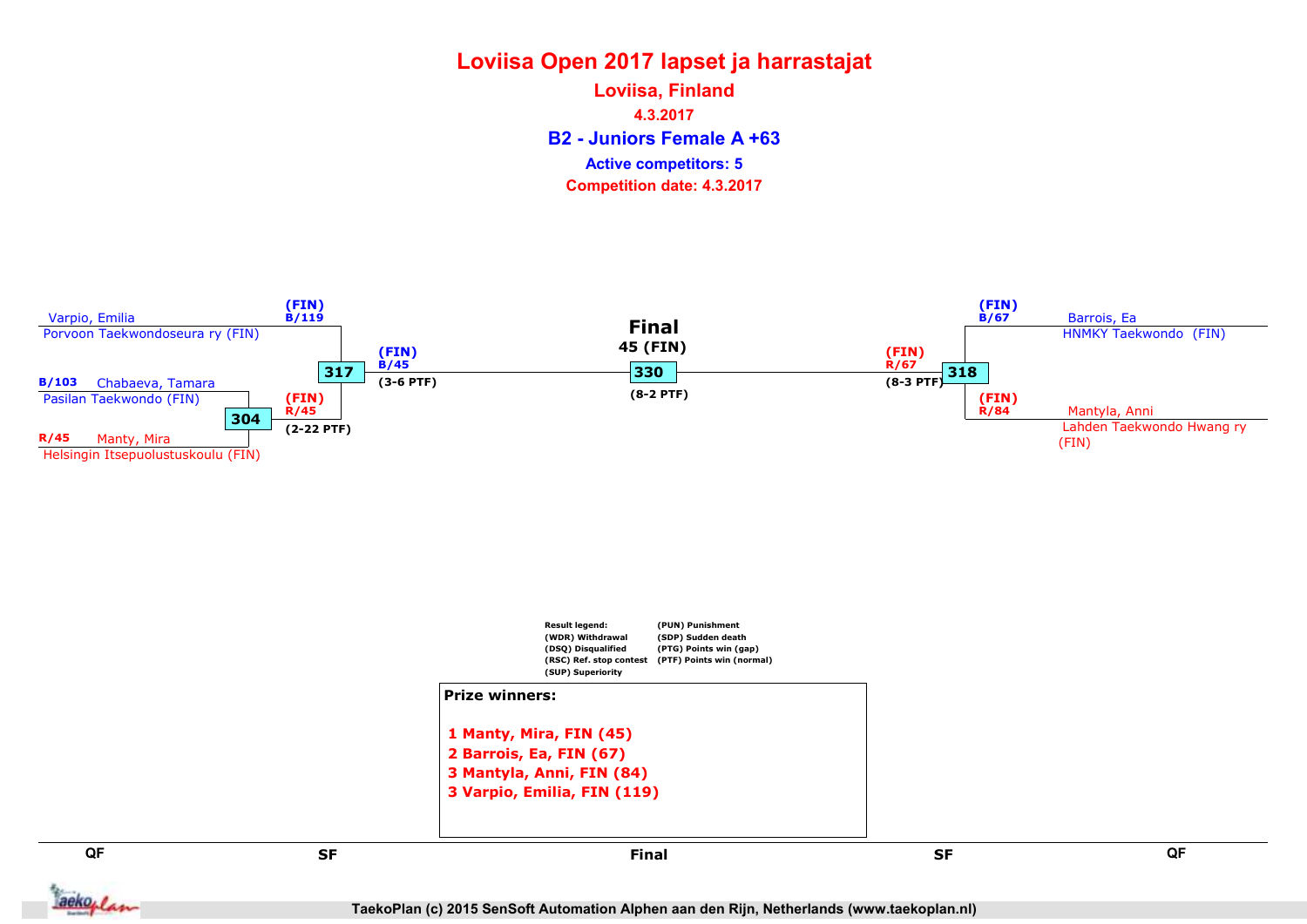H - Beginners Male A -68 Loviisa, Finland 4.3.2017 Competition date: 4.3.2017 Active competitors: 6

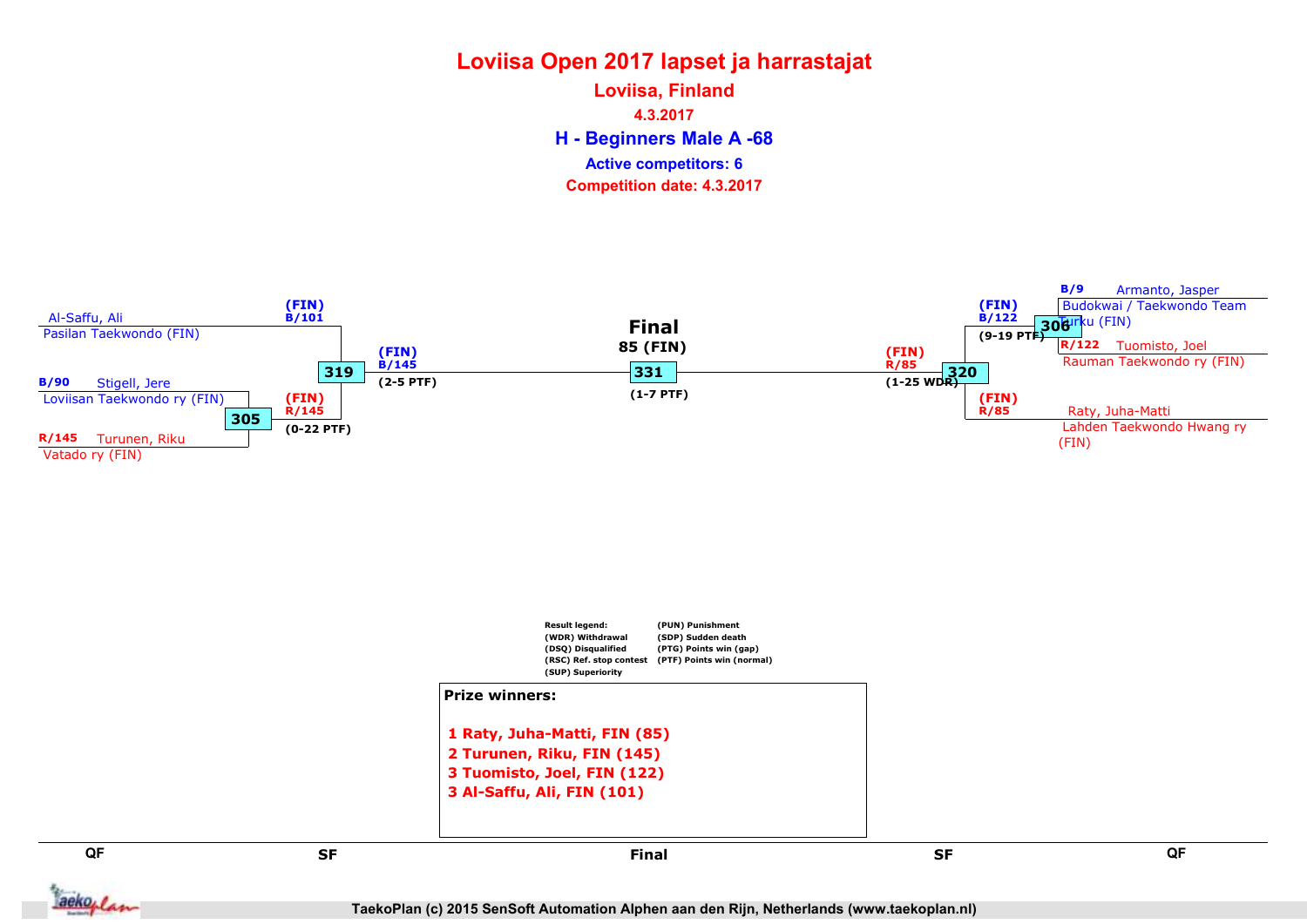H - Beginners Male A -80 Loviisa, Finland 4.3.2017 Competition date: 4.3.2017 Active competitors: 4



aekoplan

Final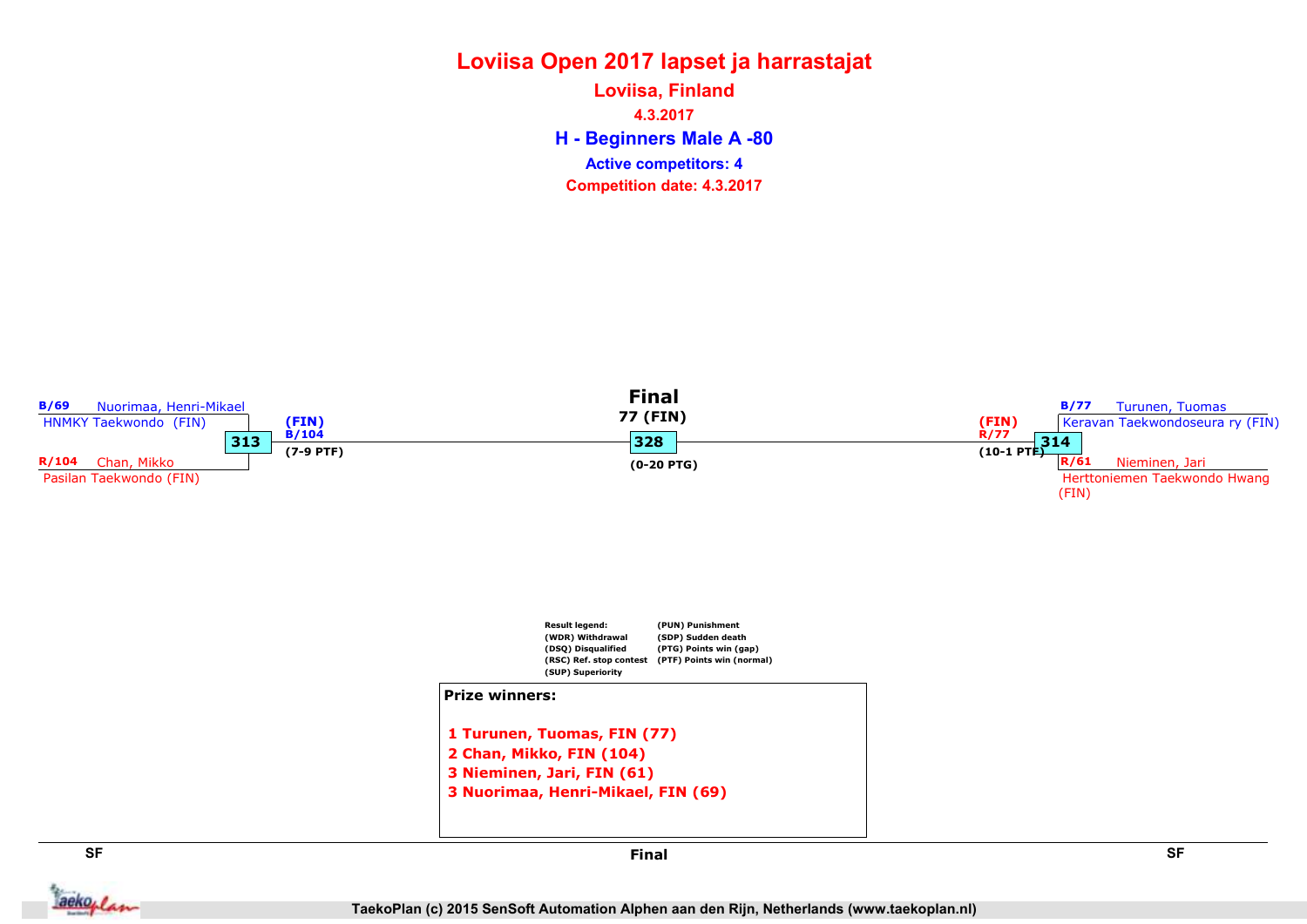### Loviisa Open 2017 lapset ja harrastajat H - Beginners Female A -57 Loviisa, Finland 4.3.2017

Competition date: 4.3.2017 Active competitors: 4



aekoplan

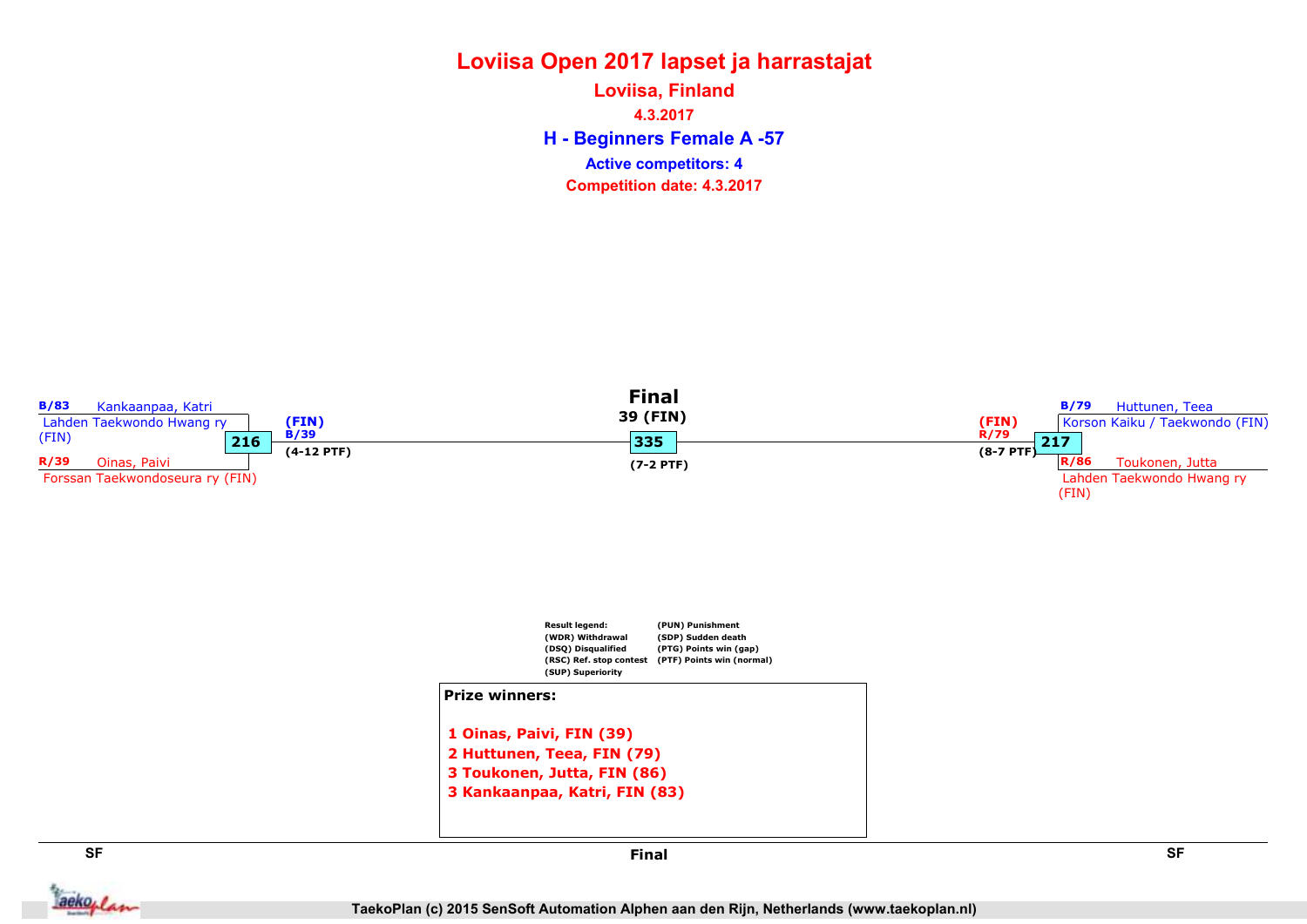H - Beginners Female A -67 Loviisa, Finland 4.3.2017 Competition date: 4.3.2017 Active competitors: 6

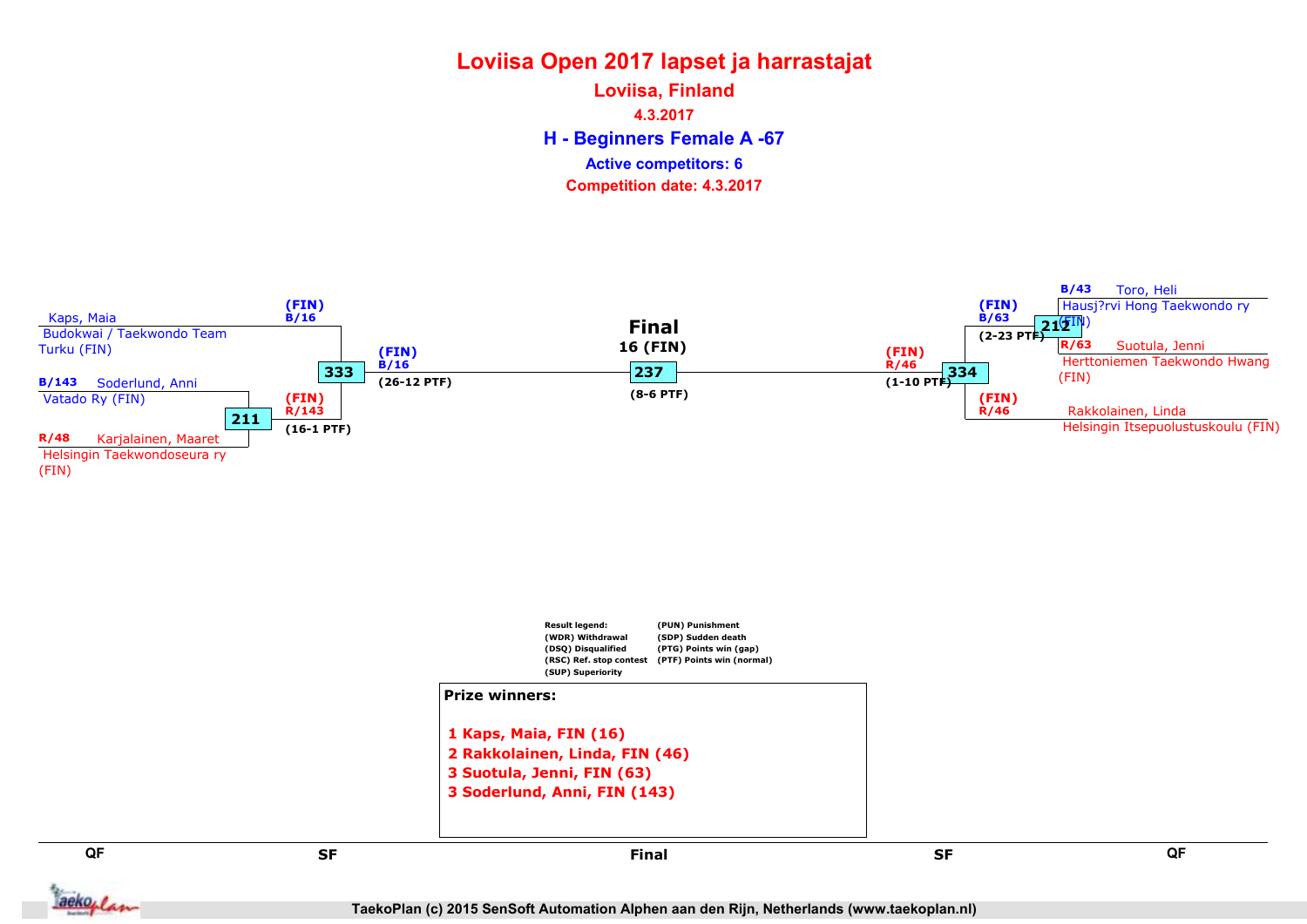H - Beginners Female A +67 Loviisa, Finland 4.3.2017 Competition date: 4.3.2017 Active competitors: 5



QF QF set and the set of the set of the set of the set of the set of the set of the set of the set of the set of the Final

3 Hulkkonen, Noora, FIN (47) 3 Nieminen, Annika, FIN (50)